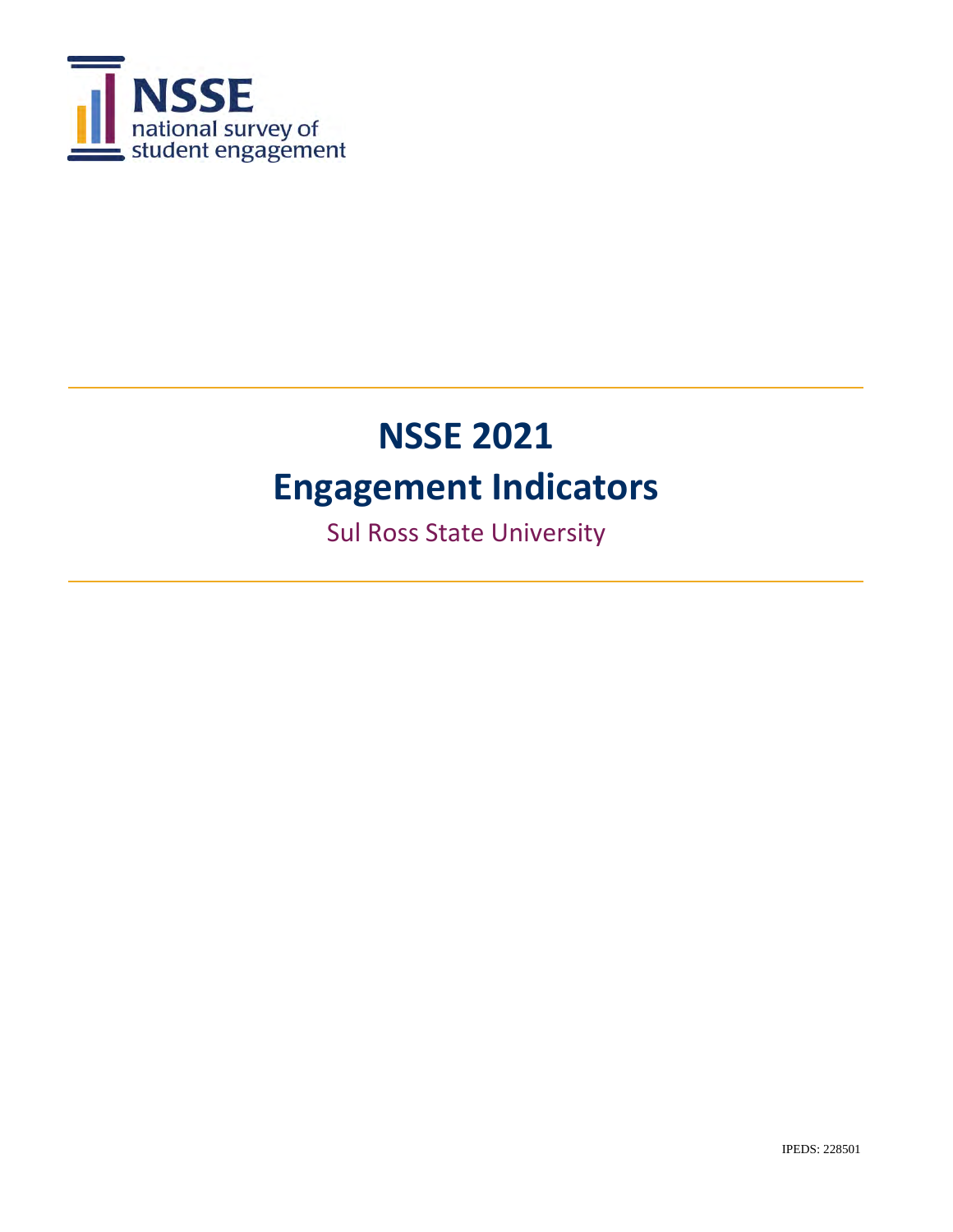

**Report Sections** 

## **NSSE 2021 Engagement Indicators**

**About This Report**

## **About Your** *Engagement Indicators* **Report**

Engagement Indicators (EIs) provide a useful summary of the detailed information contained in your students' NSSE responses. By combining responses to related NSSE questions, each EI offers valuable information about a distinct aspect of student engagement. Ten indicators, based on three to eight survey questions each (a total of 47 survey questions), are organized into four broad themes as shown at right.

| <b>Theme</b>                    | <b>Engagement Indicator</b>         |
|---------------------------------|-------------------------------------|
|                                 | <b>Higher-Order Learning</b>        |
| Academic Challenge              | Reflective & Integrative Learning   |
|                                 | <b>Learning Strategies</b>          |
|                                 | <b>Quantitative Reasoning</b>       |
|                                 | <b>Collaborative Learning</b>       |
| <b>Learning with Peers</b>      | Discussions with Diverse Others     |
|                                 |                                     |
| <b>Experiences with Faculty</b> | <b>Student-Faculty Interaction</b>  |
|                                 | <b>Effective Teaching Practices</b> |
|                                 | <b>Quality of Interactions</b>      |
| <b>Campus Environment</b>       |                                     |
|                                 | <b>Supportive Environment</b>       |

| Overview (p. 3)                                           | Displays how average EI scores for your students compare with those of students at your comparison<br>group institutions.                                                                              |
|-----------------------------------------------------------|--------------------------------------------------------------------------------------------------------------------------------------------------------------------------------------------------------|
| Theme Reports (pp. 4-13)                                  | Detailed views of EI scores within the four themes for your students and those at comparison group<br>institutions. Three views offer varied insights into your EI scores:                             |
|                                                           | <b>Mean Comparisons</b><br>Straightforward comparisons of average scores between your students and those at comparison<br>group institutions, with tests of significance and effect sizes (see below). |
|                                                           | <b>Score Distributions</b><br>Box-and-whisker charts show the variation in scores <i>within</i> your institution and comparison<br>groups.                                                             |
|                                                           | Performance on Indicator Items<br>Responses to each item in a given EI are summarized for your institution and comparison groups.                                                                      |
| Comparisons with High-<br>Performing Institutions (p. 15) | Comparisons of your students' average scores on each EI with those of students at institutions whose<br>average scores were in the top 50% and top 10% of 2020 and 2021 participating institutions.    |
| Detailed Statistics (pp. 16-19)                           | Detailed information about EI score means, distributions, and tests of statistical significance.                                                                                                       |

#### **Interpreting Comparisons**

Mean comparisons report both statistical significance and effect size. Effect size indicates the practical importance of an observed difference. For EI comparisons, NSSE research has concluded that an effect size of about .1 may be considered small, .3 medium, and .5 large (Rocconi & Gonyea, 2018). Comparisons with an effect size of at least .3 in magnitude (before rounding) are highlighted in the Overview (p. 3).

*EIs vary more among students within an institution than between institutions,* like many experiences and outcomes in higher education. As a result, focusing attention on average scores alone amounts to examining the tip of the iceberg. It's equally important to understand how student engagement varies within your institution. Score distributions indicate how EI scores vary among your students and those in your comparison groups. Your NSSE Tableau dashboards and Report Builder (released in the fall) offer valuable perspectives on internal variation and help you investigate your students' engagement in depth.

#### **How Engagement Indicators are Computed**

Each EI is scored on a 60-point scale. To produce an indicator score, the response set for each item is converted to a 60-point scale (e.g., Never  $= 0$ ; Sometimes  $= 20$ ; Often  $= 40$ ; Very often  $= 60$ ), and the rescaled items are averaged. Thus a score of zero means a student responded at the bottom of the scale for every item in the EI, while a score of 60 indicates responses at the top of the scale on every item.

For more information on EIs and their psychometric properties, refer to the NSSE website: **nsse.indiana.edu**

Rocconi, L.M., & Gonyea, R.M. (2018). Contextualizing effect sizes in the National Survey of Student Engagement: An empirical analysis. *Research & Practice in Assessment, 13* (Summer/Fall), pp. 22-38.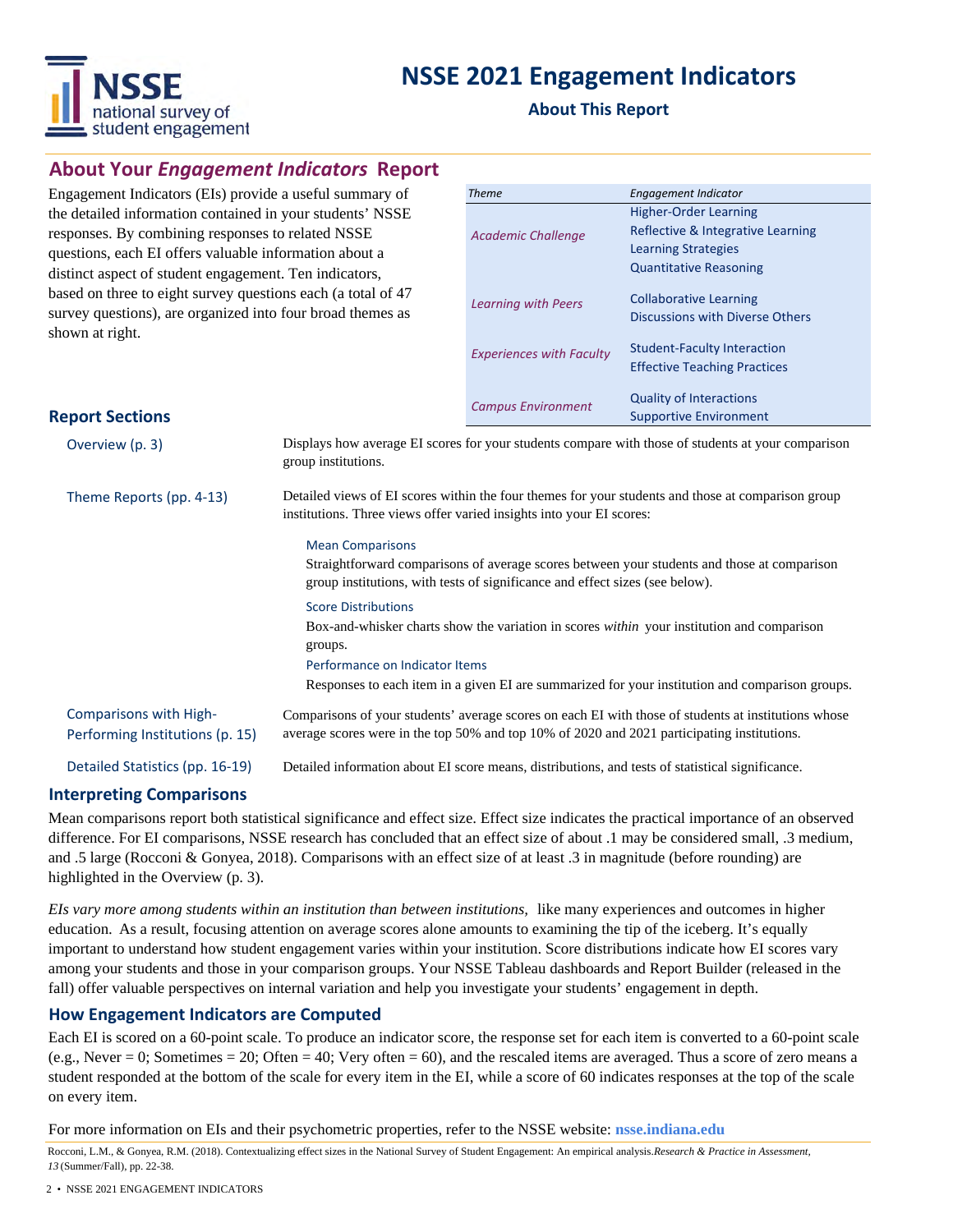

**Overview**

### **Sul Ross State University**

### **Engagement Indicators: Overview**

Engagement Indicators are summary measures based on sets of NSSE questions examining key dimensions of student engagement. The ten indicators are organized within four broad themes: Academic Challenge, Learning with Peers, Experiences with Faculty, and Campus Environment. The tables below compare average scores for your students with those in your comparison groups.

Use the following key:

- **▲ Your students' average** was significantly higher (*p* < .05) with an effect size at least .3 in magnitude.
- $\triangle$  Your students' average was significantly higher ( $p < .05$ ) with an effect size less than .3 in magnitude.
- **--** No significant difference.
- **V** Your students' average was significantly lower  $(p < .05)$  with an effect size less than .3 in magnitude.
- **▼ Your students' average** was significantly lower (*p* < .05) with an effect size at least .3 in magnitude.

| <b>First-Year Students</b> |                                     | Your first-year students<br>Your first-year students<br>compared with<br>compared with |                                      | Your first-year students<br>compared with |
|----------------------------|-------------------------------------|----------------------------------------------------------------------------------------|--------------------------------------|-------------------------------------------|
| <b>Theme</b>               | Engagement Indicator                | Southwest Public                                                                       | Carnegie Class                       | NSSE 2020 & 2021                          |
|                            | <b>Higher-Order Learning</b>        | $-$                                                                                    | $-$                                  | $ -$                                      |
| Academic                   | Reflective & Integrative Learning   |                                                                                        |                                      |                                           |
| Challenge                  | <b>Learning Strategies</b>          | $ -$                                                                                   | $-$                                  |                                           |
|                            | <b>Quantitative Reasoning</b>       | $-$                                                                                    | --                                   | $-$                                       |
| Learning with              | <b>Collaborative Learning</b>       | $-1$                                                                                   | $-$                                  |                                           |
| Peers                      | Discussions with Diverse Others     | --                                                                                     |                                      |                                           |
| <b>Experiences</b>         | <b>Student-Faculty Interaction</b>  |                                                                                        |                                      |                                           |
| with Faculty               | <b>Effective Teaching Practices</b> |                                                                                        |                                      |                                           |
| Campus                     | <b>Quality of Interactions</b>      |                                                                                        | --                                   |                                           |
| Environment                | <b>Supportive Environment</b>       |                                                                                        |                                      |                                           |
| <b>Seniors</b>             |                                     | <b>Your seniors</b><br>compared with                                                   | <b>Your seniors</b><br>compared with | <b>Your seniors</b><br>compared with      |
| <b>Theme</b>               | Engagement Indicator                | Southwest Public                                                                       | Carnegie Class                       | NSSE 2020 & 2021                          |
|                            | <b>Higher-Order Learning</b>        | $-$                                                                                    | $-$                                  | $ -$                                      |
| Academic                   | Reflective & Integrative Learning   | $ -$                                                                                   | $-$                                  |                                           |
| Challenge                  | <b>Learning Strategies</b>          | $ -$                                                                                   | $-$                                  | Λ                                         |
|                            | <b>Quantitative Reasoning</b>       | $ -$                                                                                   | $- -$                                |                                           |
| Learning with              | <b>Collaborative Learning</b>       | $ -$                                                                                   | $-$                                  | 7                                         |
| Peers                      | Discussions with Diverse Others     | --                                                                                     | --                                   |                                           |
| <b>Experiences</b>         | <b>Student-Faculty Interaction</b>  | ╱╲                                                                                     | --                                   |                                           |
| with Faculty               | <b>Effective Teaching Practices</b> | $ -$                                                                                   | $ -$                                 |                                           |
| Campus                     | <b>Quality of Interactions</b>      |                                                                                        |                                      |                                           |
| Environment                | <b>Supportive Environment</b>       |                                                                                        |                                      |                                           |
|                            |                                     |                                                                                        |                                      |                                           |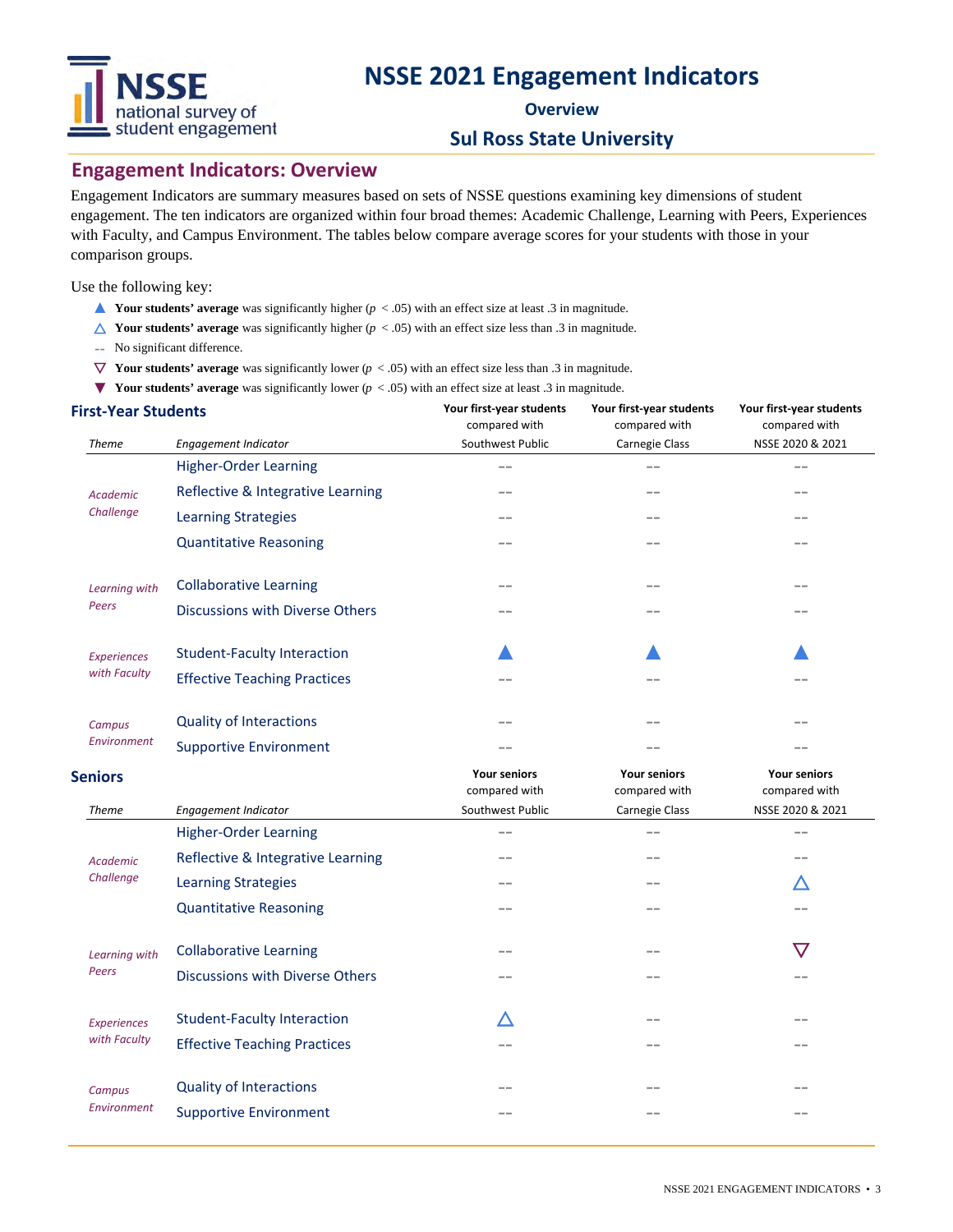

**Academic Challenge**

## **Sul Ross State University**

## **Academic Challenge: First‐year students**

Challenging intellectual and creative work is central to student learning and collegiate quality. Colleges and universities promote student learning by challenging and supporting them to engage in various forms of deep learning. Four Engagement Indicators are part of this theme: *Higher-Order Learning, Reflective & Integrative Learning, Learning Strategies,* and *Quantitative Reasoning.*  Below and on the next page are three views of your results alongside those of your comparison groups.

| <b>Mean Comparisons</b>           |             |      |                         | Your first-year students compared with |                       |      |                  |
|-----------------------------------|-------------|------|-------------------------|----------------------------------------|-----------------------|------|------------------|
|                                   | <b>SRSU</b> |      | <b>Southwest Public</b> |                                        | <b>Carnegie Class</b> |      | NSSE 2020 & 2021 |
|                                   |             |      | Effect                  |                                        | Effect                |      | Effect           |
| Engagement Indicator              | Mean        | Mean | size                    | Mean                                   | size                  | Mean | size             |
| Higher-Order Learning             | 35.3        | 37.1 | $-.13$                  | 37.7                                   | $-.18$                | 37.8 | $-.19$           |
| Reflective & Integrative Learning | 32.8        | 34.2 | $-.11$                  | 34.7                                   | $-.15$                | 34.9 | $-.17$           |
| <b>Learning Strategies</b>        | 36.7        | 37.8 | $-.07$                  | 38.6                                   | $-.13$                | 38.2 | $-.10$           |
| <b>Quantitative Reasoning</b>     | 31.8        | 28.3 | .23                     | 28.3                                   | .23                   | 28.4 | .22              |

Notes: Results weighted by institution-reported sex and enrollment status (and institution size for comparison groups); Effect size: Mean difference divided by pooled standard deviation; Symbols on the Overview page are based on effect size and *p* before rounding; \**p* < .05, \*\**p* < .01, \*\*\**p* < .001 (2-tailed).



Notes: Each box-and-whiskers chart plots the 5th (bottom of lower bar), 25th (bottom of box), 50th (middle line), 75th (top of box), and 95th (top of upper bar) percentile scores. The dot represents the mean score. Refer to Detailed Statistics for your institution's sample sizes.

#### **Score Distributions**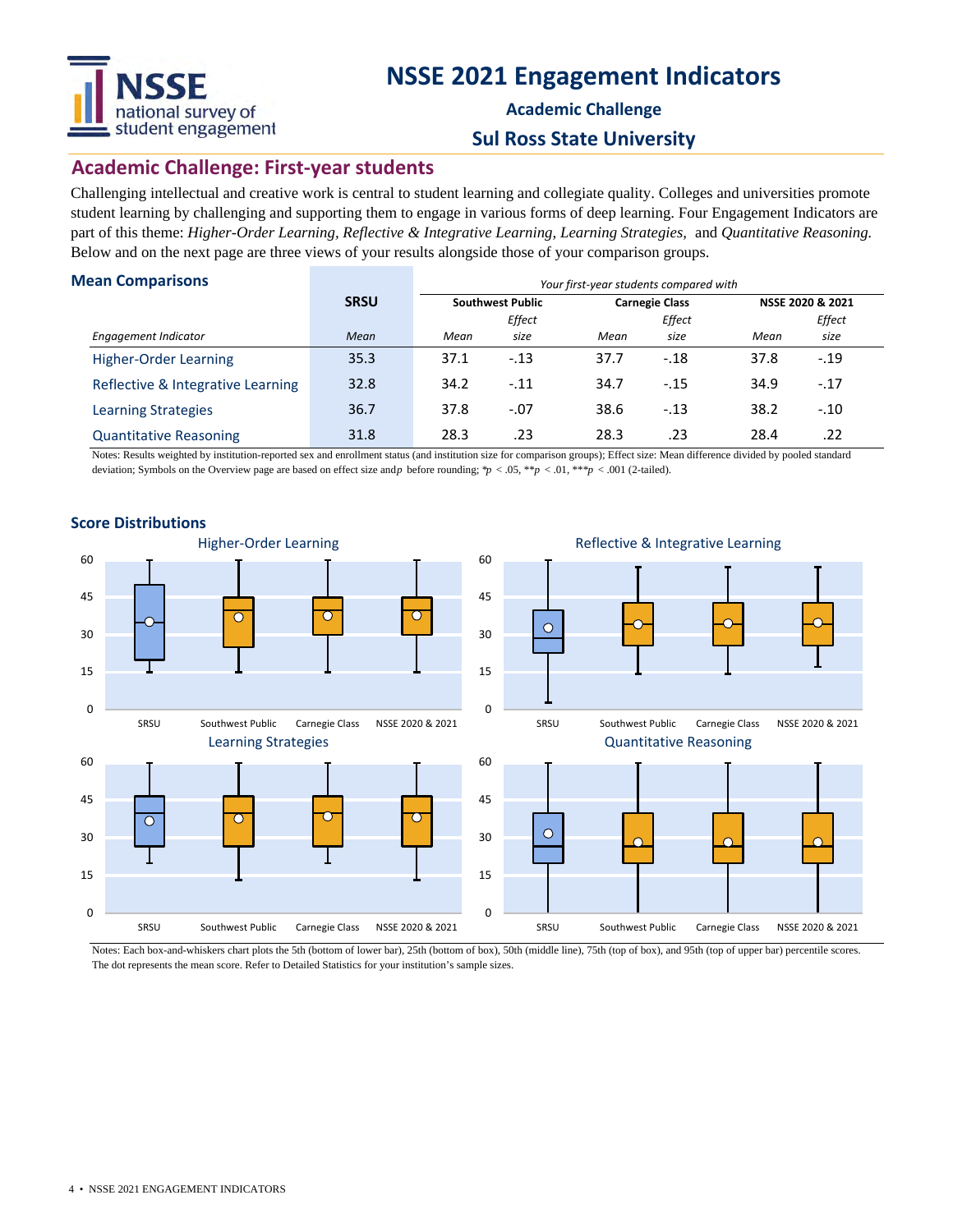

**Academic Challenge**

**Sul Ross State University**

## **Academic Challenge: First‐year students (continued)**

#### **Performance on Indicator Items**

The table below displays how your students responded to each EI item, and the difference, in percentage points, between your students and those of your comparison group. Blue bars indicate how much higher your institution's percentage is from that of the comparison group. Dark red bars indicate how much lower your institution's percentage is from that of the comparison group.

|                                                                                                                                   |             |                     | Percentage point difference <sup>a</sup> between your FY students and |                     |
|-----------------------------------------------------------------------------------------------------------------------------------|-------------|---------------------|-----------------------------------------------------------------------|---------------------|
| <b>Higher-Order Learning</b>                                                                                                      | <b>SRSU</b> | Southwest<br>Public | <b>Carnegie Class</b>                                                 | NSSE 2020 &<br>2021 |
| Percentage responding "Very much" or "Quite a bit" about how much coursework emphasized                                           | %           |                     |                                                                       |                     |
| 4b. Applying facts, theories, or methods to practical problems or new situations                                                  | 52          | -14                 | $-16$                                                                 | $-17$               |
| 4c. Analyzing an idea, experience, or line of reasoning in depth by examining its parts                                           | 51          | -14                 | -16                                                                   | $-17$               |
| 4d. Evaluating a point of view, decision, or information source                                                                   | 66          | -2                  | -4                                                                    | -3                  |
| 4e. Forming a new idea or understanding from various pieces of information                                                        | 56          | -12                 | -13                                                                   | -13                 |
| Reflective & Integrative Learning                                                                                                 |             |                     |                                                                       |                     |
| Percentage of students who responded that they "Very often" or "Often"                                                            |             |                     |                                                                       |                     |
| 2a. Combined ideas from different courses when completing assignments                                                             | 41          | -6                  | -7                                                                    | -8                  |
| 2b. Connected your learning to societal problems or issues                                                                        | 42          | -5                  | -9                                                                    | -9                  |
| Included diverse perspectives (political, religious, racial/ethnic, gender, etc.) in course<br>2c.<br>discussions or assignments  | 50          | $+2$                | $+0$                                                                  | -1                  |
| 2d. Examined the strengths and weaknesses of your own views on a topic or issue                                                   | 57          | -5                  | -5                                                                    | -5                  |
| Tried to better understand someone else's views by imagining how an issue looks from his<br>2e.<br>or her perspective             | 61          | -8                  | -9                                                                    | -9                  |
| 2f. Learned something that changed the way you understand an issue or concept                                                     | 58          | -7                  | -8                                                                    | -8                  |
| 2g. Connected ideas from your courses to your prior experiences and knowledge                                                     | 61          | $-12$               | -14                                                                   | $-15$               |
| <b>Learning Strategies</b>                                                                                                        |             |                     |                                                                       |                     |
| Percentage of students who responded that they "Very often" or "Often"                                                            |             |                     |                                                                       |                     |
| 9a. Identified key information from reading assignments                                                                           | 67          |                     |                                                                       |                     |
| 9b. Reviewed your notes after class                                                                                               | 63          |                     | -4                                                                    | -3                  |
| 9c. Summarized what you learned in class or from course materials                                                                 | 64          | $+1$                | $-1$                                                                  | -0                  |
| <b>Quantitative Reasoning</b>                                                                                                     |             |                     |                                                                       |                     |
| Percentage of students who responded that they "Very often" or "Often"                                                            |             |                     |                                                                       |                     |
| Reached conclusions based on your own analysis of numerical information (numbers,<br>6а.<br>graphs, statistics, etc.)             | 53          | -0                  | $+2$                                                                  | $+1$                |
| Used numerical information to examine a real-world problem or issue (unemployment,<br>6b.<br>climate change, public health, etc.) | 50          | $+9$                | $+8$                                                                  | +9                  |
| 6c. Evaluated what others have concluded from numerical information                                                               | 48          | $+8$                | +9                                                                    | +8                  |
|                                                                                                                                   |             |                     |                                                                       |                     |

Notes: Refer to your *Frequencies and Statistical Comparisons* report for full distributions and significance tests. Item numbering corresponds to the survey facsimile available on the NSSE website.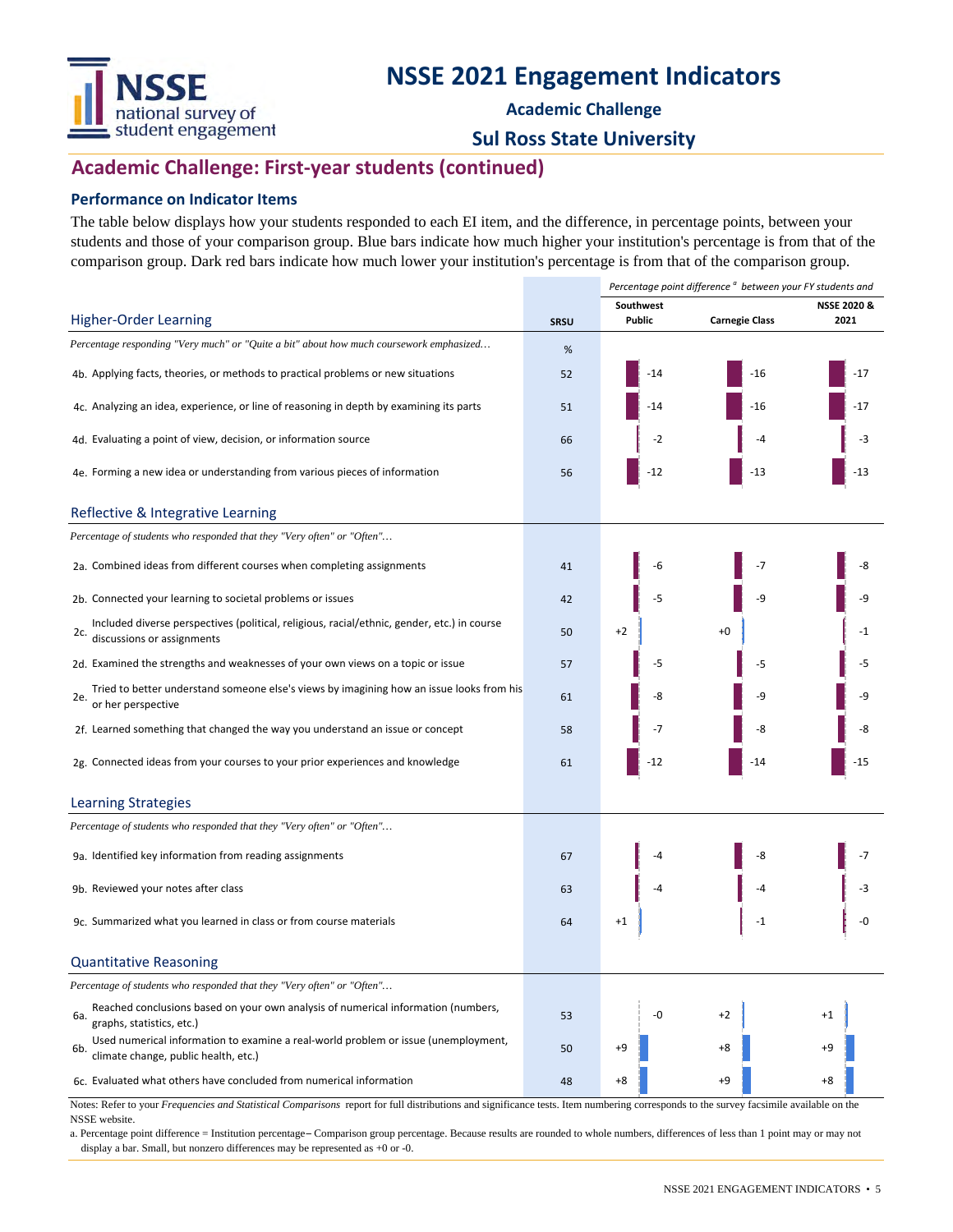

**Academic Challenge**

## **Sul Ross State University**

### **Academic Challenge: Seniors**

Challenging intellectual and creative work is central to student learning and collegiate quality. Colleges and universities promote student learning by challenging and supporting them to engage in various forms of deep learning. Four Engagement Indicators are part of this theme: *Higher-Order Learning, Reflective & Integrative Learning, Learning Strategies,* and *Quantitative Reasoning.*  Below and on the next page are three views of your results alongside those of your comparison groups.

| <b>Mean Comparisons</b>           |                                        |      |        | Your seniors compared with |               |                  |        |
|-----------------------------------|----------------------------------------|------|--------|----------------------------|---------------|------------------|--------|
|                                   | <b>SRSU</b><br><b>Southwest Public</b> |      |        | <b>Carnegie Class</b>      |               | NSSE 2020 & 2021 |        |
|                                   |                                        |      | Effect |                            | <b>Effect</b> |                  | Effect |
| Engagement Indicator              | Mean                                   | Mean | size   | Mean                       | size          | Mean             | size   |
| Higher-Order Learning             | 39.9                                   | 39.6 | .02    | 40.4                       | $-.04$        | 39.9             | .00    |
| Reflective & Integrative Learning | 38.5                                   | 36.9 | .12    | 38.1                       | .04           | 37.8             | .06    |
| <b>Learning Strategies</b>        | 41.5                                   | 39.2 | .16    | 39.3                       | .15           | $38.6*$          | .20    |
| <b>Quantitative Reasoning</b>     | 28.7                                   | 29.8 | $-.07$ | 30.3                       | $-.10$        | 30.4             | $-.10$ |

Notes: Results weighted by institution-reported sex and enrollment status (and institution size for comparison groups); Effect size: Mean difference divided by pooled standard deviation; Symbols on the Overview page are based on effect size and *p* before rounding; \**p* < .05, \*\**p* < .01, \*\*\**p* < .001 (2-tailed).



Notes: Each box-and-whiskers chart plots the 5th (bottom of lower bar), 25th (bottom of box), 50th (middle line), 75th (top of box), and 95th (top of upper bar) percentile scores. The dot represents the mean score. Refer to Detailed Statistics for your institution's sample sizes.

#### **Score Distributions**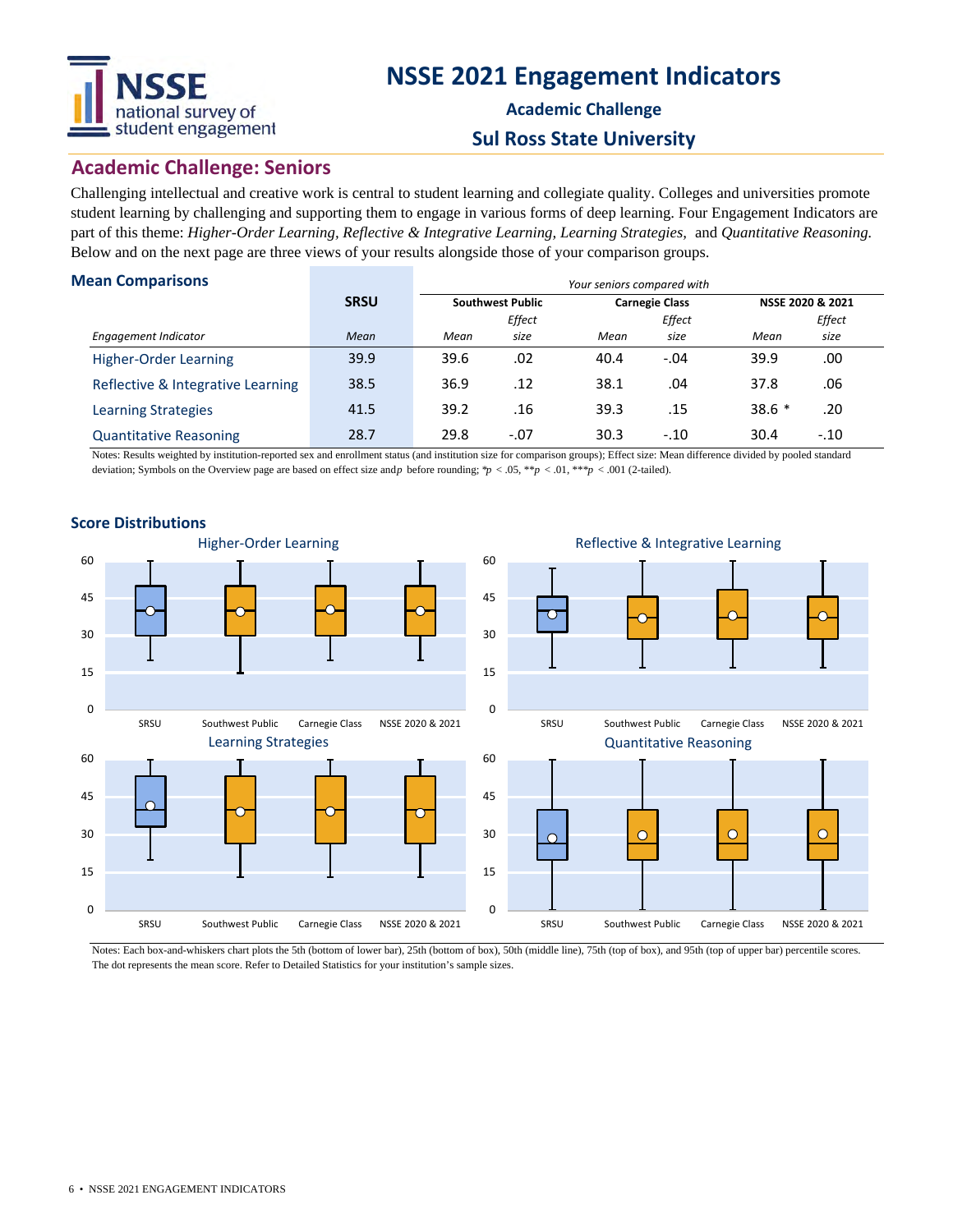

**Academic Challenge**

**Sul Ross State University**

## **Academic Challenge: Seniors (continued)**

#### **Performance on Indicator Items**

The table below displays how your students responded to each EI item, and the difference, in percentage points, between your students and those of your comparison group. Blue bars indicate how much higher your institution's percentage is from that of the comparison group. Dark red bars indicate how much lower your institution's percentage is from that of the comparison group.

|                                                                                                                                   |             |                     | Percentage point difference <sup>a</sup> between your seniors and |                       |                                |
|-----------------------------------------------------------------------------------------------------------------------------------|-------------|---------------------|-------------------------------------------------------------------|-----------------------|--------------------------------|
| <b>Higher-Order Learning</b>                                                                                                      | <b>SRSU</b> | Southwest<br>Public |                                                                   | <b>Carnegie Class</b> | <b>NSSE 2020 &amp;</b><br>2021 |
| Percentage responding "Very much" or "Quite a bit" about how much coursework emphasized                                           | %           |                     |                                                                   |                       |                                |
| 4b. Applying facts, theories, or methods to practical problems or new situations                                                  | 72          |                     | -3                                                                | -5                    |                                |
| 4c. Analyzing an idea, experience, or line of reasoning in depth by examining its parts                                           | 69          |                     | -5                                                                | -6                    | -6                             |
| 4d. Evaluating a point of view, decision, or information source                                                                   | 75          | +5                  | $+2$                                                              |                       | +4                             |
| 4e. Forming a new idea or understanding from various pieces of information                                                        | 73          | $+1$                |                                                                   | $-1$                  | $+0$                           |
| Reflective & Integrative Learning                                                                                                 |             |                     |                                                                   |                       |                                |
| Percentage of students who responded that they "Very often" or "Often"                                                            |             |                     |                                                                   |                       |                                |
| 2a. Combined ideas from different courses when completing assignments                                                             | 65          | $+1$                |                                                                   | $-2$                  | $-2$                           |
| 2b. Connected your learning to societal problems or issues                                                                        | 61          | +4                  |                                                                   | $-1$                  | $+1$                           |
| Included diverse perspectives (political, religious, racial/ethnic, gender, etc.) in course<br>2c.<br>discussions or assignments  | 58          | +8                  | $+3$                                                              |                       | $+5$                           |
| 2d. Examined the strengths and weaknesses of your own views on a topic or issue                                                   | 74          | +9                  | $+7$                                                              |                       | $+8$                           |
| Tried to better understand someone else's views by imagining how an issue looks from his<br>2e.<br>or her perspective             | 78          | $+7$                | $+5$                                                              |                       | +6                             |
| 2f. Learned something that changed the way you understand an issue or concept                                                     | 76          | +6                  | $+4$                                                              |                       | $+5$                           |
| 2g. Connected ideas from your courses to your prior experiences and knowledge                                                     | 85          | $+3$                | $+1$                                                              |                       | $+2$                           |
| <b>Learning Strategies</b>                                                                                                        |             |                     |                                                                   |                       |                                |
| Percentage of students who responded that they "Very often" or "Often"                                                            |             |                     |                                                                   |                       |                                |
| 9a. Identified key information from reading assignments                                                                           | 83          | +8                  | $+5$                                                              |                       | $+7$                           |
| 9b. Reviewed your notes after class                                                                                               | 71          | $+5$                | +6                                                                |                       | +8                             |
| 9c. Summarized what you learned in class or from course materials                                                                 | 70          | +4                  | $+4$                                                              |                       | $+5$                           |
| <b>Quantitative Reasoning</b>                                                                                                     |             |                     |                                                                   |                       |                                |
| Percentage of students who responded that they "Very often" or "Often"                                                            |             |                     |                                                                   |                       |                                |
| Reached conclusions based on your own analysis of numerical information (numbers,<br>6a.<br>graphs, statistics, etc.)             | 55          | $+0$                | $+0$                                                              |                       | -0                             |
| Used numerical information to examine a real-world problem or issue (unemployment,<br>6b.<br>climate change, public health, etc.) | 45          | $+0$                |                                                                   | -1                    |                                |
| 6c. Evaluated what others have concluded from numerical information                                                               | 39          |                     | -5                                                                | -6                    |                                |

Notes: Refer to your *Frequencies and Statistical Comparisons* report for full distributions and significance tests. Item numbering corresponds to the survey facsimile available on the NSSE website.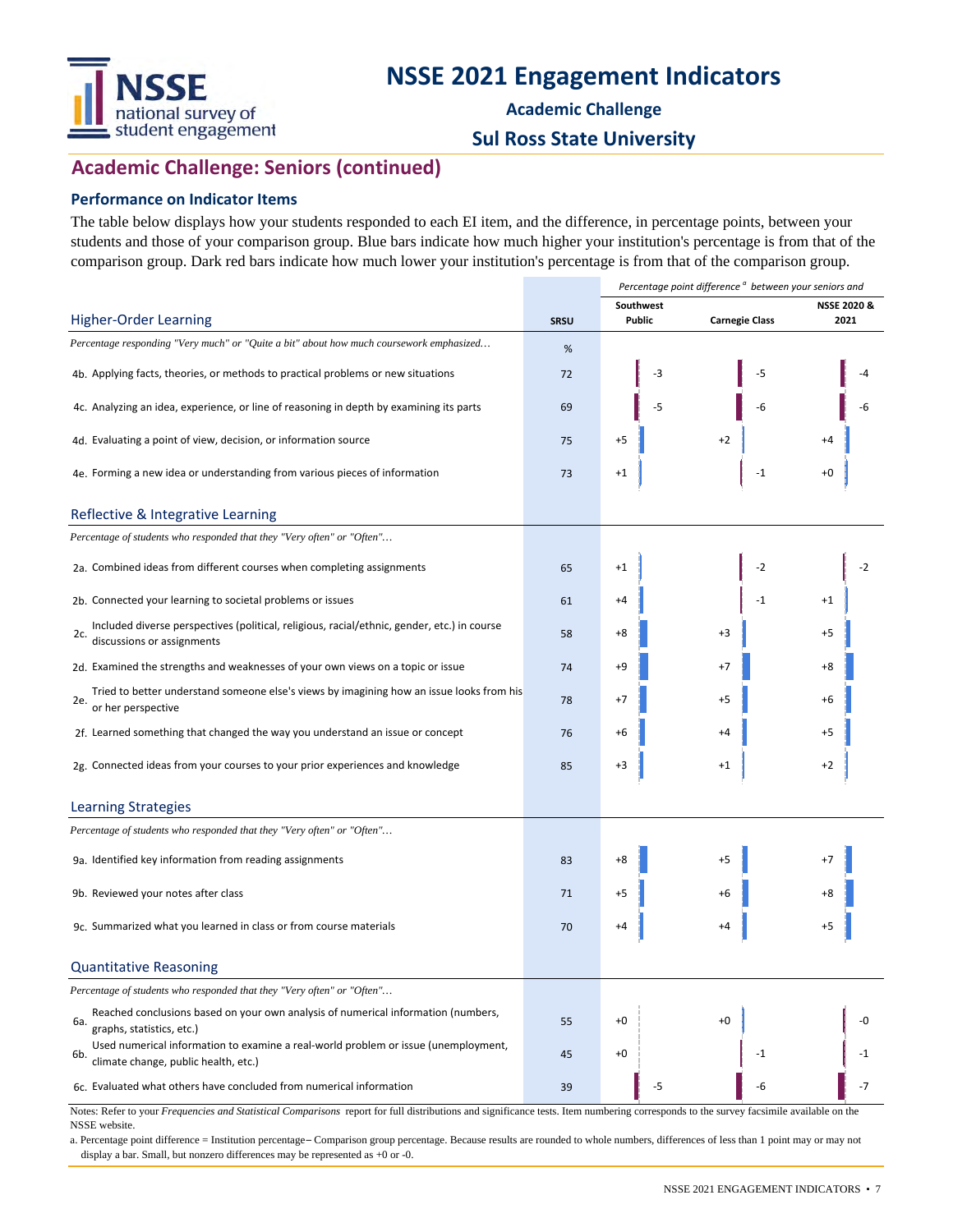

**Learning with Peers**

### **Sul Ross State University**

### **Learning with Peers: First‐year students**

Collaborating with others in mastering difficult material and developing interpersonal and social competence prepare students to deal with complex, unscripted problems they will encounter during and after college. Two Engagement Indicators make up this theme: *Collaborative Learning* and *Discussions with Diverse Others.* Below are three views of your results alongside those of your comparison groups.

| <b>Mean Comparisons</b>         |      |             |        | Your first-year students compared with |        |                       |        |                  |
|---------------------------------|------|-------------|--------|----------------------------------------|--------|-----------------------|--------|------------------|
|                                 |      | <b>SRSU</b> |        | <b>Southwest Public</b>                |        | <b>Carnegie Class</b> |        | NSSE 2020 & 2021 |
|                                 |      |             | Effect |                                        | Effect |                       | Effect |                  |
| Engagement Indicator            | Mean | Mean        | size   | Mean                                   | size   | Mean                  | size   |                  |
| <b>Collaborative Learning</b>   | 28.7 | 28.4        | .02    | 26.5                                   | .14    | 29.0                  | $-.01$ |                  |
| Discussions with Diverse Others | 34.8 | 37.1        | $-14$  | 36.4                                   | $-.09$ | 37.9                  | $-.19$ |                  |

Notes: Results weighted by institution-reported sex and enrollment status (and institution size for comparison groups); Effect size: Mean difference divided by pooled standard deviation; Symbols on the Overview page are based on effect size and *p* before rounding;  $\phi$  < .05, \*\* $p$  < .01, \*\*\* $p$  < .001 (2-tailed).

#### **Score Distributions**



Notes: Each box-and-whiskers chart plots the 5th (bottom of lower bar), 25th (bottom of box), 50th (middle line), 75th (top of box), and 95th (top of upper bar) percentile scores The dot represents the mean score. Refer to Detailed Statistics for your institution's sample sizes.

#### **Performance on Indicator Items**

The table below displays how your students responded to each EI item, and the difference, in percentage points, between your students and those of your comparison group. Blue bars indicate how much higher your institution's percentage is from that of the comparison group. Dark red bars indicate how much lower your institution's percentage is from that of the comparison group.

|                                                                                                                                                                                                                                                                                       |             | Percentage point difference <sup>a</sup> between your FY students and |                                 |      |       |                        |       |  |
|---------------------------------------------------------------------------------------------------------------------------------------------------------------------------------------------------------------------------------------------------------------------------------------|-------------|-----------------------------------------------------------------------|---------------------------------|------|-------|------------------------|-------|--|
|                                                                                                                                                                                                                                                                                       |             |                                                                       | Southwest                       |      |       | <b>NSSE 2020 &amp;</b> |       |  |
| <b>Collaborative Learning</b>                                                                                                                                                                                                                                                         | <b>SRSU</b> |                                                                       | Public<br><b>Carnegie Class</b> |      |       | 2021                   |       |  |
| Percentage of students who responded that they "Very often" or "Often"                                                                                                                                                                                                                | %           |                                                                       |                                 |      |       |                        |       |  |
| 1b. Asked another student to help you understand course material                                                                                                                                                                                                                      | 44          | $+0$                                                                  |                                 | $+4$ |       |                        |       |  |
| 1c. Explained course material to one or more students                                                                                                                                                                                                                                 | 39          |                                                                       |                                 |      |       |                        |       |  |
| 1d. Prepared for exams by discussing or working through course material with other students                                                                                                                                                                                           | 42          | $+2$                                                                  |                                 | $+5$ |       | $+1$                   |       |  |
| 1e. Worked with other students on course projects or assignments                                                                                                                                                                                                                      | 42          |                                                                       | -3                              |      | $-2$  |                        | -6    |  |
| Discussions with Diverse Others                                                                                                                                                                                                                                                       |             |                                                                       |                                 |      |       |                        |       |  |
| Percentage of students who responded that they "Very often" or "Often" had discussions with                                                                                                                                                                                           |             |                                                                       |                                 |      |       |                        |       |  |
| 8a. People of a race or ethnicity other than your own                                                                                                                                                                                                                                 | 55          |                                                                       | $-12$                           |      | $-10$ |                        | $-13$ |  |
| 8b. People from an economic background other than your own                                                                                                                                                                                                                            | 55          |                                                                       | $-11$                           |      | $-10$ |                        | $-13$ |  |
| 8c. People with religious beliefs other than your own                                                                                                                                                                                                                                 | 55          |                                                                       |                                 |      | -5    |                        |       |  |
| 8d. People with political views other than your own<br>and the comment of the comment of the comment of the comment of the comment of the comment of the comment of the comment of the comment of the comment of the comment of the comment of the comment of the comment of the comm | 55          |                                                                       | -5                              |      | -4    |                        | -6    |  |

Notes: Refer to your *Frequencies and Statistical Comparisons* report for full distributions and significance tests. Item numbering corresponds to the survey facsimile available on the NSSE website.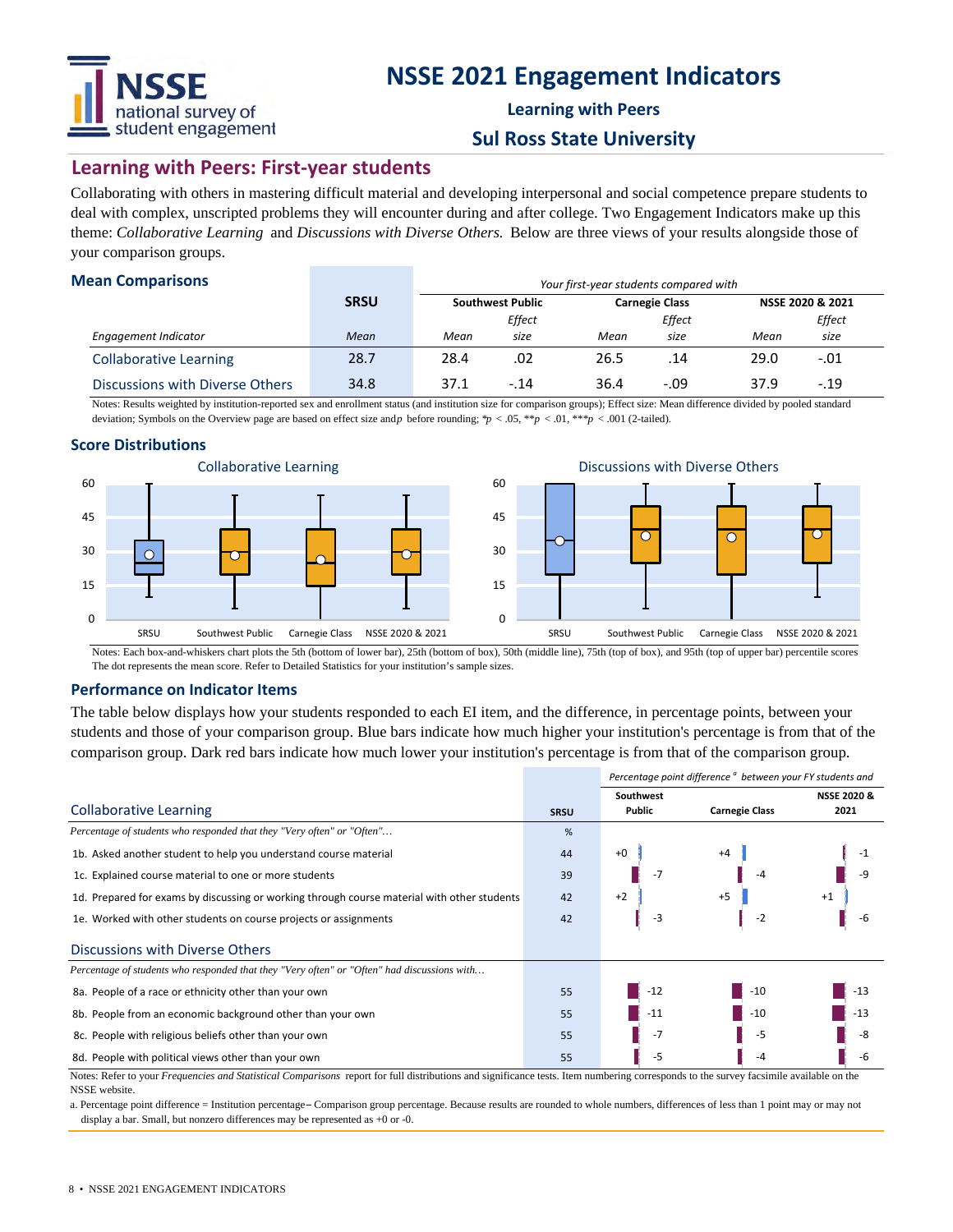

**Learning with Peers**

### **Sul Ross State University**

### **Learning with Peers: Seniors**

Collaborating with others in mastering difficult material and developing interpersonal and social competence prepare students to deal with complex, unscripted problems they will encounter during and after college. Two Engagement Indicators make up this theme: *Collaborative Learning* and *Discussions with Diverse Others.* Below are three views of your results alongside those of your comparison groups.

| <b>Mean Comparisons</b>         |             |                         |        | Your seniors compared with |                       |         |                  |  |
|---------------------------------|-------------|-------------------------|--------|----------------------------|-----------------------|---------|------------------|--|
|                                 | <b>SRSU</b> | <b>Southwest Public</b> |        |                            | <b>Carnegie Class</b> |         | NSSE 2020 & 2021 |  |
|                                 |             |                         | Effect |                            | Effect                |         | Effect           |  |
| Engagement Indicator            | Mean        | Mean                    | size   | Mean                       | size                  | Mean    | size             |  |
| <b>Collaborative Learning</b>   | 27.1        | 29.0                    | $-.12$ | 28.5                       | $-.08$                | $30.6*$ | $-.22$           |  |
| Discussions with Diverse Others | 36.0        | 39.1                    | $-.18$ | 38.0                       | $-12$                 | 39.0    | $-.19$           |  |

Notes: Results weighted by institution-reported sex and enrollment status (and institution size for comparison groups); Effect size: Mean difference divided by pooled standard deviation; Symbols on the Overview page are based on effect size and *p* before rounding;  $\phi$  < .05, \*\* $p$  < .01, \*\*\* $p$  < .001 (2-tailed).

#### **Score Distributions**



Notes: Each box-and-whiskers chart plots the 5th (bottom of lower bar), 25th (bottom of box), 50th (middle line), 75th (top of box), and 95th (top of upper bar) percentile scores The dot represents the mean score. Refer to Detailed Statistics for your institution's sample sizes.

#### **Performance on Indicator Items**

The table below displays how your students responded to each EI item, and the difference, in percentage points, between your students and those of your comparison group. Blue bars indicate how much higher your institution's percentage is from that of the comparison group. Dark red bars indicate how much lower your institution's percentage is from that of the comparison group.

|                                                                                                                                                                                                                                                                                                                                                                                                       |             | Percentage point difference <sup>a</sup> between your seniors and |                        |       |  |  |  |
|-------------------------------------------------------------------------------------------------------------------------------------------------------------------------------------------------------------------------------------------------------------------------------------------------------------------------------------------------------------------------------------------------------|-------------|-------------------------------------------------------------------|------------------------|-------|--|--|--|
|                                                                                                                                                                                                                                                                                                                                                                                                       |             | Southwest                                                         | <b>NSSE 2020 &amp;</b> |       |  |  |  |
| <b>Collaborative Learning</b>                                                                                                                                                                                                                                                                                                                                                                         | <b>SRSU</b> | Public                                                            | <b>Carnegie Class</b>  | 2021  |  |  |  |
| Percentage of students who responded that they "Very often" or "Often"                                                                                                                                                                                                                                                                                                                                | %           |                                                                   |                        |       |  |  |  |
| 1b. Asked another student to help you understand course material                                                                                                                                                                                                                                                                                                                                      | 35          |                                                                   |                        |       |  |  |  |
| 1c. Explained course material to one or more students                                                                                                                                                                                                                                                                                                                                                 | 47          |                                                                   |                        |       |  |  |  |
| 1d. Prepared for exams by discussing or working through course material with other students                                                                                                                                                                                                                                                                                                           | 41          | $+1$                                                              | -0                     | -3    |  |  |  |
| 1e. Worked with other students on course projects or assignments                                                                                                                                                                                                                                                                                                                                      | 38          | $-16$                                                             | $-20$                  | $-22$ |  |  |  |
| Discussions with Diverse Others                                                                                                                                                                                                                                                                                                                                                                       |             |                                                                   |                        |       |  |  |  |
| Percentage of students who responded that they "Very often" or "Often" had discussions with                                                                                                                                                                                                                                                                                                           |             |                                                                   |                        |       |  |  |  |
| 8a. People of a race or ethnicity other than your own                                                                                                                                                                                                                                                                                                                                                 | 61          | -9                                                                | -8                     |       |  |  |  |
| 8b. People from an economic background other than your own                                                                                                                                                                                                                                                                                                                                            | 59          | $-10$                                                             | $-10$                  | $-12$ |  |  |  |
| 8c. People with religious beliefs other than your own                                                                                                                                                                                                                                                                                                                                                 | 66          | -0                                                                | $+2$                   | $+0$  |  |  |  |
| 8d. People with political views other than your own                                                                                                                                                                                                                                                                                                                                                   | 60          | -3                                                                | -1                     | $-2$  |  |  |  |
| $\mathbf{M}_{\text{max}}$ , $\mathbf{p}_{\text{max}}$ , $\mathbf{p}_{\text{max}}$ , $\mathbf{p}_{\text{max}}$ , $\mathbf{p}_{\text{max}}$ , $\mathbf{p}_{\text{max}}$ , $\mathbf{p}_{\text{max}}$ , $\mathbf{p}_{\text{max}}$ , $\mathbf{p}_{\text{max}}$ , $\mathbf{p}_{\text{max}}$ , $\mathbf{p}_{\text{max}}$ , $\mathbf{p}_{\text{max}}$ , $\mathbf{p}_{\text{max}}$ , $\mathbf{p}_{\text{max}}$ |             |                                                                   |                        |       |  |  |  |

Notes: Refer to your *Frequencies and Statistical Comparisons* report for full distributions and significance tests. Item numbering corresponds to the survey facsimile available on the NSSE website.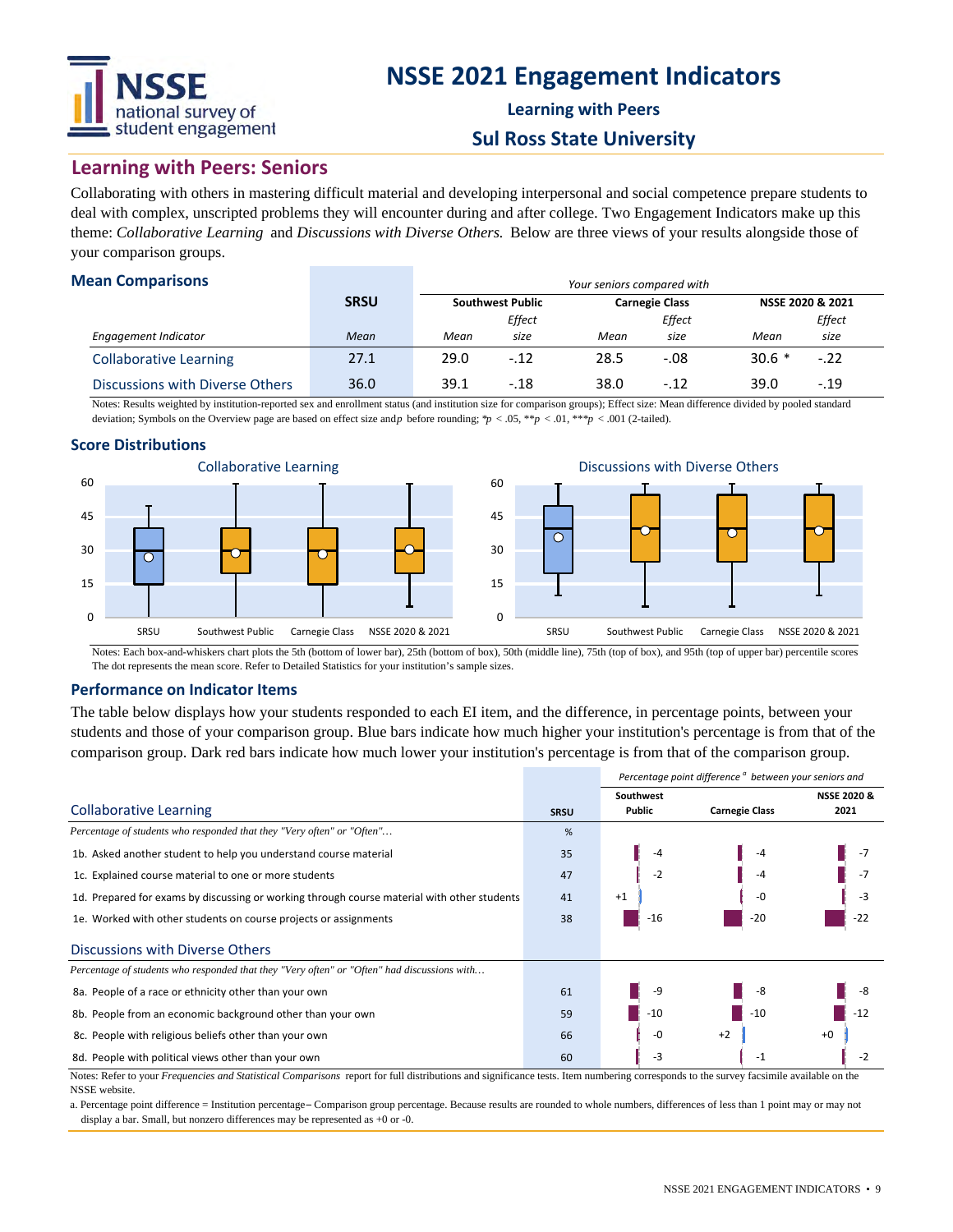

**Experiences with Faculty**

### **Sul Ross State University**

### **Experiences with Faculty: First‐year students**

Students learn firsthand how experts think about and solve problems by interacting with faculty members inside and outside of instructional settings. As a result, faculty become role models, mentors, and guides for lifelong learning. In addition, effective teaching requires that faculty deliver course material and provide feedback in student-centered ways. Two Engagement Indicators investigate this theme: *Student-Faculty Interaction* and *Effective Teaching Practices.* Below are three views of your results alongside those of your comparison groups.

| <b>Mean Comparisons</b>             |             |                         |        | Your first-year students compared with |                       |                  |        |  |
|-------------------------------------|-------------|-------------------------|--------|----------------------------------------|-----------------------|------------------|--------|--|
|                                     | <b>SRSU</b> | <b>Southwest Public</b> |        |                                        | <b>Carnegie Class</b> | NSSE 2020 & 2021 |        |  |
|                                     |             |                         | Effect |                                        | Effect                |                  | Effect |  |
| Engagement Indicator                | Mean        | Mean                    | size   | Mean                                   | size                  | Mean             | size   |  |
| <b>Student-Faculty Interaction</b>  | 26.5        | $18.8$ **               | .52    | $20.0*$                                | .44                   | $20.0$ **        | .45    |  |
| <b>Effective Teaching Practices</b> | 37.5        | 37.1                    | .03    | 38.4                                   | $-.06$                | 38.0             | $-.04$ |  |

Notes: Results weighted by institution-reported sex and enrollment status (and institution size for comparison groups); Effect size: Mean difference divided by pooled standard deviation; Symbols on the Overview page are based on effect size and *p* before rounding;  $\gamma p < 0.05$ ,  $\gamma p < 0.01$ ,  $\gamma p < 0.01$  (2-tailed).

#### **Score Distributions**



Notes: Each box-and-whiskers chart plots the 5th (bottom of lower bar), 25th (bottom of box), 50th (middle line), 75th (top of box), and 95th (top of upper bar) percentile scores The dot represents the mean score. Refer to Detailed Statistics for your institution's sample sizes.

#### **Performance on Indicator Items**

The table below displays how your students responded to each EI item, and the difference, in percentage points, between your students and those of your comparison group. Blue bars indicate how much higher your institution's percentage is from that of the comparison group. Dark red bars indicate how much lower your institution's percentage is from that of the comparison group.

|                                                                                             |             |           | Percentage point difference <sup>a</sup> between your FY students and |                        |
|---------------------------------------------------------------------------------------------|-------------|-----------|-----------------------------------------------------------------------|------------------------|
|                                                                                             |             | Southwest |                                                                       | <b>NSSE 2020 &amp;</b> |
| <b>Student-Faculty Interaction</b>                                                          | <b>SRSU</b> | Public    | <b>Carnegie Class</b>                                                 | 2021                   |
| Percentage of students who responded that they "Very often" or "Often"                      | %           |           |                                                                       |                        |
| 3a. Talked about career plans with a faculty member                                         | 52          | $+18$     | $+16$                                                                 | $+17$                  |
| 3b. Worked w/faculty on activities other than coursework (committees, student groups, etc.) | 38          | $+20$     | $+20$                                                                 | $+19$                  |
| 3c. Discussed course topics, ideas, or concepts with a faculty member outside of class      | 33          | $+11$     | $+10$                                                                 | $+10$                  |
| 3d. Discussed your academic performance with a faculty member                               | 33          | $+8$      | $+3$                                                                  | $+5$                   |
| <b>Effective Teaching Practices</b>                                                         |             |           |                                                                       |                        |
| Percentage responding "Very much" or "Quite a bit" about how much instructors have          |             |           |                                                                       |                        |
| 5a. Clearly explained course goals and requirements                                         | 69          | -5        | $-7$                                                                  |                        |
| 5b. Taught course sessions in an organized way                                              | 62          | -8        | $-10$                                                                 |                        |
| 5c. Used examples or illustrations to explain difficult points                              | 61          | -9        | $-11$                                                                 | $-11$                  |
| 5d. Provided feedback on a draft or work in progress                                        | 58          | $-2$      | -6                                                                    | -Δ                     |
| 5e. Provided prompt and detailed feedback on tests or completed assignments                 | 57          | $+2$      | -5                                                                    | $-2$                   |

Notes: Refer to your *Frequencies and Statistical Comparisons* report for full distributions and significance tests. Item numbering corresponds to the survey facsimile available on the NSSE website.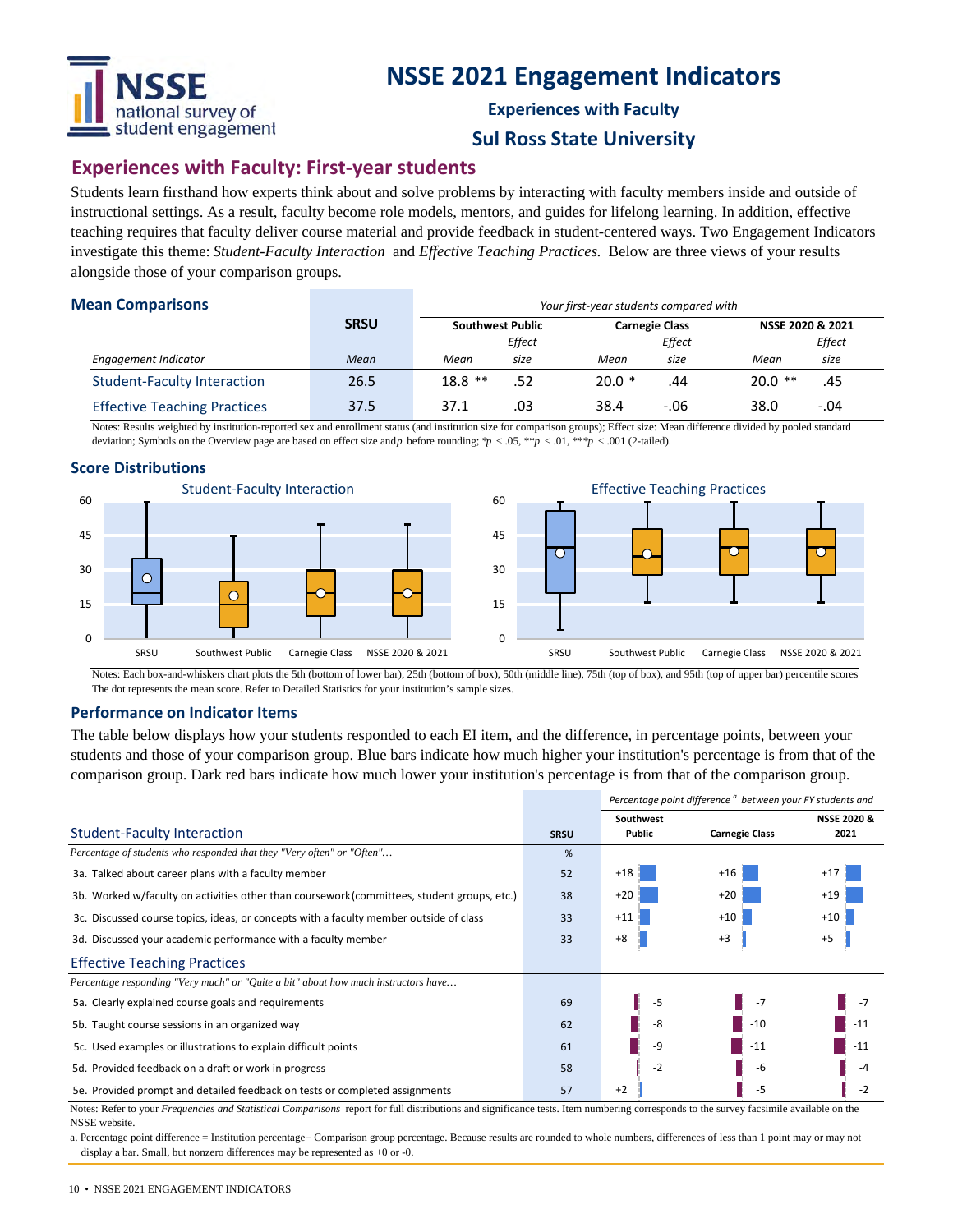

**Experiences with Faculty Sul Ross State University**

### **Experiences with Faculty: Seniors**

Students learn firsthand how experts think about and solve problems by interacting with faculty members inside and outside of instructional settings. As a result, faculty become role models, mentors, and guides for lifelong learning. In addition, effective teaching requires that faculty deliver course material and provide feedback in student-centered ways. Two Engagement Indicators investigate this theme: *Student-Faculty Interaction* and *Effective Teaching Practices.* Below are three views of your results alongside those of your comparison groups.

#### **Mean Comparisons**

| lean Comparisons                    |             |           |                         | Your seniors compared with |                       |      |                  |  |
|-------------------------------------|-------------|-----------|-------------------------|----------------------------|-----------------------|------|------------------|--|
|                                     | <b>SRSU</b> |           | <b>Southwest Public</b> |                            | <b>Carnegie Class</b> |      | NSSE 2020 & 2021 |  |
|                                     |             |           | Effect                  |                            | Effect                |      | Effect           |  |
| Engagement Indicator                | Mean        | Mean      | size                    | Mean                       | size                  | Mean | size             |  |
| <b>Student-Faculty Interaction</b>  | 25.3        | $20.5$ ** | .30                     | 22.8                       | .16                   | 23.0 | .15              |  |
| <b>Effective Teaching Practices</b> | 41.1        | 38.6      | .17                     | 39.7                       | .10                   | 39.2 | .13              |  |

Notes: Results weighted by institution-reported sex and enrollment status (and institution size for comparison groups); Effect size: Mean difference divided by pooled standard deviation; Symbols on the Overview page are based on effect size and *p* before rounding;  $\gamma p < .05$ ,  $\ast \gamma p < .01$ ,  $\ast \ast \gamma p < .001$  (2-tailed).

#### **Score Distributions**



Notes: Each box-and-whiskers chart plots the 5th (bottom of lower bar), 25th (bottom of box), 50th (middle line), 75th (top of box), and 95th (top of upper bar) percentile scores The dot represents the mean score. Refer to Detailed Statistics for your institution's sample sizes.

#### **Performance on Indicator Items**

The table below displays how your students responded to each EI item, and the difference, in percentage points, between your students and those of your comparison group. Blue bars indicate how much higher your institution's percentage is from that of the comparison group. Dark red bars indicate how much lower your institution's percentage is from that of the comparison group.

|                                                                                             |             | Percentage point difference <sup>a</sup> between your seniors and |                       |                        |  |  |  |
|---------------------------------------------------------------------------------------------|-------------|-------------------------------------------------------------------|-----------------------|------------------------|--|--|--|
|                                                                                             |             | Southwest                                                         |                       | <b>NSSE 2020 &amp;</b> |  |  |  |
| <b>Student-Faculty Interaction</b>                                                          | <b>SRSU</b> | Public                                                            | <b>Carnegie Class</b> | 2021                   |  |  |  |
| Percentage of students who responded that they "Very often" or "Often"                      | %           |                                                                   |                       |                        |  |  |  |
| 3a. Talked about career plans with a faculty member                                         | 50          | $+14$                                                             | $+8$                  | $+8$                   |  |  |  |
| 3b. Worked w/faculty on activities other than coursework (committees, student groups, etc.) | 34          | $+11$                                                             | $+9$                  | $+8$                   |  |  |  |
| 3c. Discussed course topics, ideas, or concepts with a faculty member outside of class      | 40          | $+14$                                                             | $+10$                 | $+9$                   |  |  |  |
| 3d. Discussed your academic performance with a faculty member                               | 43          | $+15$                                                             | +9                    | +11                    |  |  |  |
| <b>Effective Teaching Practices</b>                                                         |             |                                                                   |                       |                        |  |  |  |
| Percentage responding "Very much" or "Quite a bit" about how much instructors have          |             |                                                                   |                       |                        |  |  |  |
| 5a. Clearly explained course goals and requirements                                         | 83          | $+5$                                                              | $+3$                  | $+4$                   |  |  |  |
| 5b. Taught course sessions in an organized way                                              | 74          | $+1$                                                              | $-1$                  |                        |  |  |  |
| 5c. Used examples or illustrations to explain difficult points                              | 72          | $-1$                                                              | -4                    |                        |  |  |  |
| 5d. Provided feedback on a draft or work in progress                                        | 71          | $+12$                                                             | $+7$                  | $+9$                   |  |  |  |
| 5e. Provided prompt and detailed feedback on tests or completed assignments                 | 63          | $+3$                                                              | $-2$                  | $+0$                   |  |  |  |

Notes: Refer to your *Frequencies and Statistical Comparisons* report for full distributions and significance tests. Item numbering corresponds to the survey facsimile available on the NSSE website.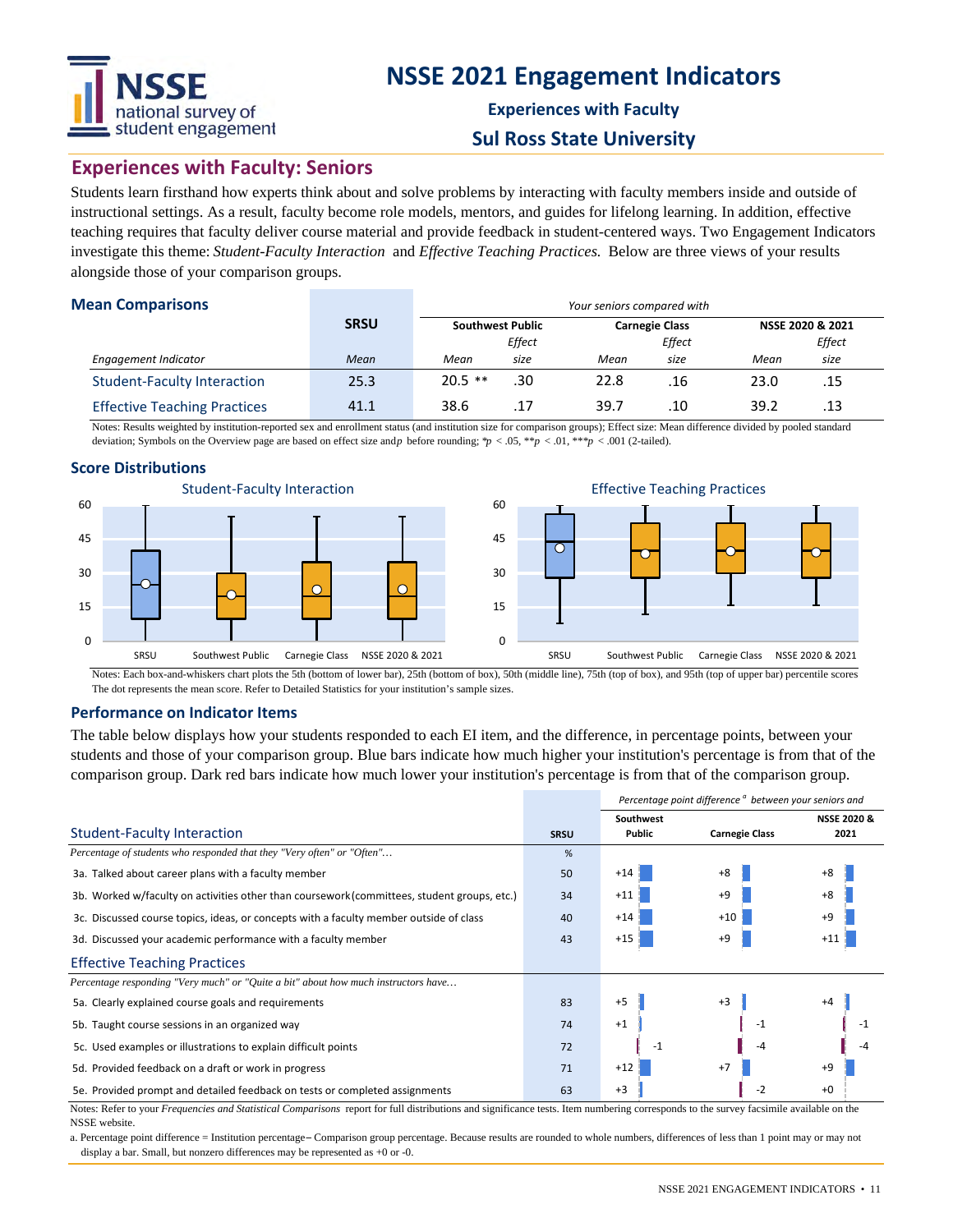

**Campus Environment**

### **Sul Ross State University**

## **Campus Environment: First‐year students**

Students benefit and are more satisfied in supportive settings that cultivate positive relationships among students, faculty, and staff. Two Engagement Indicators investigate this theme: *Quality of Interactions* and *Supportive Environment.* Below are three views of your results alongside those of your comparison groups.

| <b>Mean Comparisons</b>        |             |      |                         | Your first-year students compared with |                       |      |                  |  |
|--------------------------------|-------------|------|-------------------------|----------------------------------------|-----------------------|------|------------------|--|
|                                | <b>SRSU</b> |      | <b>Southwest Public</b> |                                        | <b>Carnegie Class</b> |      | NSSE 2020 & 2021 |  |
|                                |             |      | Effect                  |                                        | <b>Effect</b>         |      | Effect           |  |
| Engagement Indicator           | Mean        | Mean | size                    | Mean                                   | size                  | Mean | size             |  |
| <b>Quality of Interactions</b> | 44.2        | 41.8 | .18                     | 43.1                                   | .09                   | 42.7 | .12              |  |
| <b>Supportive Environment</b>  | 37.3        | 33.7 | .26                     | 34.1                                   | .23                   | 34.2 | .22              |  |

Notes: Results weighted by institution-reported sex and enrollment status (and institution size for comparison groups); Effect size: Mean difference divided by pooled standard deviation; Symbols on the Overview page are based on effect size and *p* before rounding;  $\gamma p < .05$ ,  $\gamma p < .01$ ,  $\gamma p$  = .001 (2-tailed).

#### **Score Distributions**



Notes: Each box-and-whiskers chart plots the 5th (bottom of lower bar), 25th (bottom of box), 50th (middle line), 75th (top of box), and 95th (top of upper bar) percentile scores The dot represents the mean score. Refer to Detailed Statistics for your institution's sample sizes.

#### **Performance on Indicator Items**

The table below displays how your students responded to each EI item, and the difference, in percentage points, between your students and those of your comparison group. Blue bars indicate how much higher your institution's percentage is from that of the comparison group. Dark red bars indicate how much lower your institution's percentage is from that of the comparison group.

|                                                                                                      |             |               | Percentage point difference <sup>a</sup> between your FY students and |                        |
|------------------------------------------------------------------------------------------------------|-------------|---------------|-----------------------------------------------------------------------|------------------------|
|                                                                                                      |             | Southwest     |                                                                       | <b>NSSE 2020 &amp;</b> |
| <b>Quality of Interactions</b>                                                                       | <b>SRSU</b> | <b>Public</b> | <b>Carnegie Class</b>                                                 | 2021                   |
| Percentage rating their interactions a 6 or 7 (on a scale from $1 = "Poor"$ to $7 = "Excell"$ ) with | %           |               |                                                                       |                        |
| 13a. Students                                                                                        | 59          | $+11$         | $+9$                                                                  | $+9$                   |
| 13b. Academic advisors                                                                               | 59          | $+6$          | $+3$                                                                  | $+4$                   |
| 13c. Faculty                                                                                         | 53          | $+3$          | -1                                                                    | $+1$                   |
| 13d. Student services staff (career services, student activities, housing, etc.)                     | 48          | $+1$          | -1                                                                    | $+1$                   |
| 13e. Other administrative staff and offices (registrar, financial aid, etc.)                         | 55          | $+9$          | $+6$                                                                  | $+9$                   |
| <b>Supportive Environment</b>                                                                        |             |               |                                                                       |                        |
| Percentage responding "Very much" or "Quite a bit" about how much the institution emphasized         |             |               |                                                                       |                        |
| 14b. Providing support to help students succeed academically                                         | 70          | -0            | -3                                                                    |                        |
| 14c. Using learning support services (tutoring services, writing center, etc.)                       | 64          | -9            | $-10$                                                                 | -10                    |
| 14d. Encouraging contact among students from diff. backgrounds (soc., racial/eth., relig., etc.)     | 61          | $+4$          | $+2$                                                                  | $+2$                   |
| 14e. Providing opportunities to be involved socially                                                 | 63          | $+2$          | -1                                                                    | -1                     |
| 14f. Providing support for your overall well-being (recreation, health care, counseling, etc.)       | 61          | -3            |                                                                       |                        |
| 14g. Helping you manage your non-academic responsibilities (work, family, etc.)                      | 59          | $+19$         | $+16$                                                                 | $+20$                  |
| 14h. Attending campus activities and events (performing arts, athletic events, etc.)                 | 69          | $+15$         | $+17$                                                                 | $+13$                  |
| 14. Attending events that address important social, economic, or political issues                    | 56          | $+14$         | $+12$                                                                 | $+11$                  |

Notes: Refer to your *Frequencies and Statistical Comparisons* report for full distributions and significance tests. Item numbering corresponds to the survey facsimile available on the NSSE website.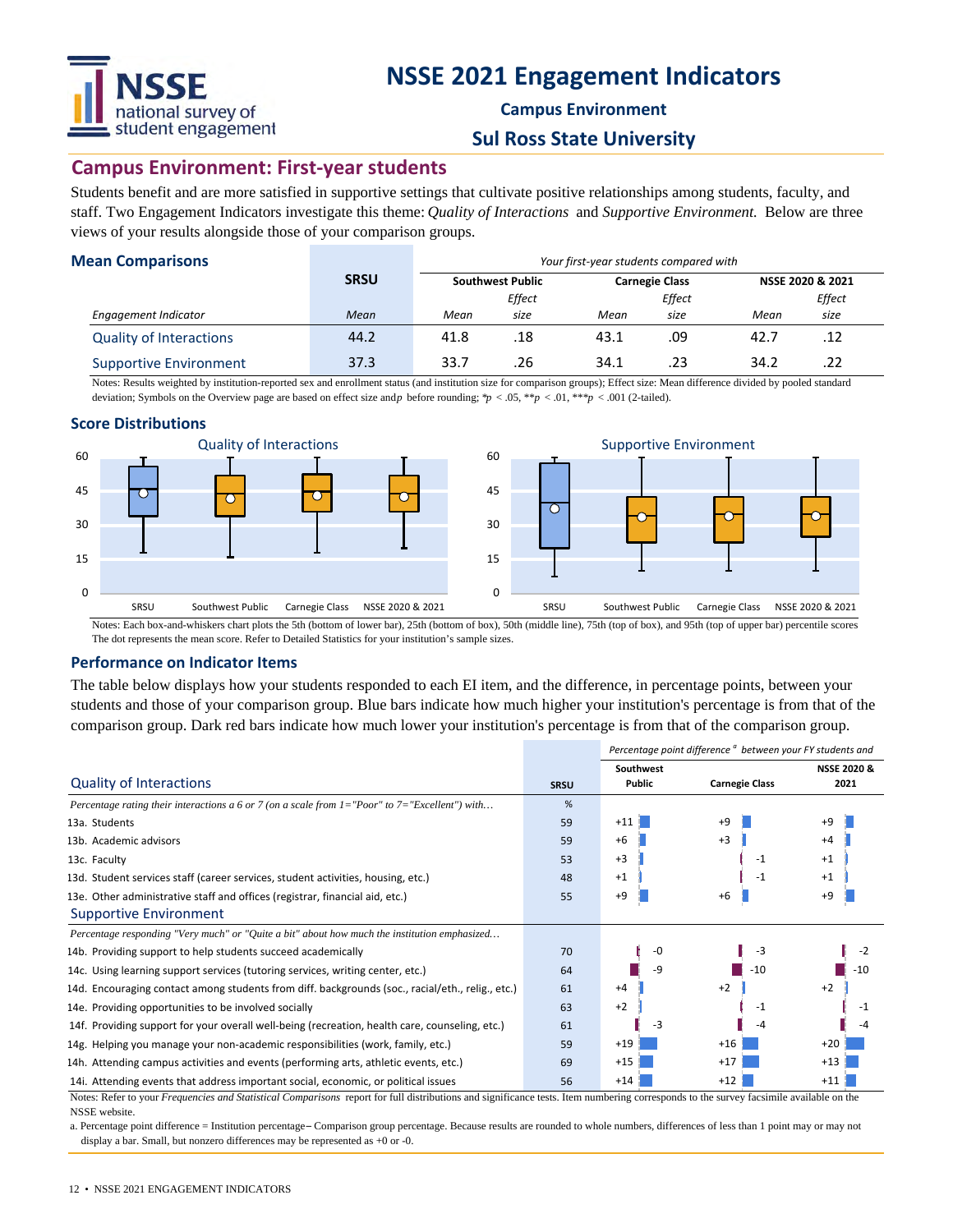

**Campus Environment**

## **Sul Ross State University**

### **Campus Environment: Seniors**

Students benefit and are more satisfied in supportive settings that cultivate positive relationships among students, faculty, and staff. Two Engagement Indicators investigate this theme: *Quality of Interactions* and *Supportive Environment.* Below are three views of your results alongside those of your comparison groups.

| <b>Mean Comparisons</b>        |             |      |                                   | Your seniors compared with |                       |      |                  |  |
|--------------------------------|-------------|------|-----------------------------------|----------------------------|-----------------------|------|------------------|--|
|                                | <b>SRSU</b> |      | <b>Southwest Public</b><br>Effect |                            | <b>Carnegie Class</b> |      | NSSE 2020 & 2021 |  |
|                                |             |      |                                   |                            | Effect                |      | Effect           |  |
| Engagement Indicator           | Mean        | Mean | size                              | Mean                       | size                  | Mean | size             |  |
| <b>Quality of Interactions</b> | 44.1        | 42.8 | .10                               | 43.6                       | .04                   | 42.8 | .11              |  |
| <b>Supportive Environment</b>  | 32.5        | 31.7 | .05                               | 31.4                       | .08                   | 31.7 | .06              |  |

Notes: Results weighted by institution-reported sex and enrollment status (and institution size for comparison groups); Effect size: Mean difference divided by pooled standard deviation; Symbols on the Overview page are based on effect size and *p* before rounding;  $\gamma p < .05$ ,  $\gamma p < .01$ ,  $\gamma p$  = .001 (2-tailed).

#### **Score Distributions**



Notes: Each box-and-whiskers chart plots the 5th (bottom of lower bar), 25th (bottom of box), 50th (middle line), 75th (top of box), and 95th (top of upper bar) percentile scores The dot represents the mean score. Refer to Detailed Statistics for your institution's sample sizes.

#### **Performance on Indicator Items**

The table below displays how your students responded to each EI item, and the difference, in percentage points, between your students and those of your comparison group. Blue bars indicate how much higher your institution's percentage is from that of the comparison group. Dark red bars indicate how much lower your institution's percentage is from that of the comparison group.

|                                                                                                                                                                                                                                                                                  |             |                     | Percentage point difference <sup>a</sup> between your seniors and |                                |
|----------------------------------------------------------------------------------------------------------------------------------------------------------------------------------------------------------------------------------------------------------------------------------|-------------|---------------------|-------------------------------------------------------------------|--------------------------------|
| <b>Quality of Interactions</b>                                                                                                                                                                                                                                                   | <b>SRSU</b> | Southwest<br>Public | <b>Carnegie Class</b>                                             | <b>NSSE 2020 &amp;</b><br>2021 |
| Percentage rating their interactions a 6 or 7 (on a scale from $1 = "Poor"$ to $7 = "Excell"$ ) with                                                                                                                                                                             | %           |                     |                                                                   |                                |
| 13a. Students                                                                                                                                                                                                                                                                    | 53          |                     | -5                                                                |                                |
| 13b. Academic advisors                                                                                                                                                                                                                                                           | 65          | $+12$               | $+10$                                                             | $+12$                          |
| 13c. Faculty                                                                                                                                                                                                                                                                     | 67          | $+12$               | +9                                                                | $+11$                          |
| 13d. Student services staff (career services, student activities, housing, etc.)                                                                                                                                                                                                 | 58          | $+12$               | $+11$                                                             | $+14$                          |
| 13e. Other administrative staff and offices (registrar, financial aid, etc.)                                                                                                                                                                                                     | 54          | $+7$                | $+7$                                                              | $+10$                          |
| Supportive Environment                                                                                                                                                                                                                                                           |             |                     |                                                                   |                                |
| Percentage responding "Very much" or "Quite a bit" about how much the institution emphasized                                                                                                                                                                                     |             |                     |                                                                   |                                |
| 14b. Providing support to help students succeed academically                                                                                                                                                                                                                     | 68          | $+1$                | -1                                                                | -በ                             |
| 14c. Using learning support services (tutoring services, writing center, etc.)                                                                                                                                                                                                   | 62          | -2                  | -3                                                                | -3                             |
| 14d. Encouraging contact among students from diff. backgrounds (soc., racial/eth., relig., etc.)                                                                                                                                                                                 | 55          |                     | $-1$                                                              | $+0$                           |
| 14e. Providing opportunities to be involved socially                                                                                                                                                                                                                             | 60          |                     | -1                                                                | -2                             |
| 14f. Providing support for your overall well-being (recreation, health care, counseling, etc.)                                                                                                                                                                                   | 55          |                     | -4                                                                | -3                             |
| 14g. Helping you manage your non-academic responsibilities (work, family, etc.)                                                                                                                                                                                                  | 37          | $+3$                | $+3$                                                              | $+5$                           |
| 14h. Attending campus activities and events (performing arts, athletic events, etc.)                                                                                                                                                                                             | 54          | $+4$                | $+9$                                                              | $+3$                           |
| 14. Attending events that address important social, economic, or political issues                                                                                                                                                                                                | 45          | $+5$                | $+5$                                                              | $+4$                           |
| . In The Contract of the Contract of the Contract of the Contract of the Contract of the Contract of the Contract of the Contract of the Contract of the Contract of the Contract of the Contract of the Contract of the Contr<br>$\mathbf{M}$ and $\mathbf{M}$ and $\mathbf{M}$ |             |                     |                                                                   |                                |

Notes: Refer to your *Frequencies and Statistical Comparisons* report for full distributions and significance tests. Item numbering corresponds to the survey facsimile available on the NSSE website.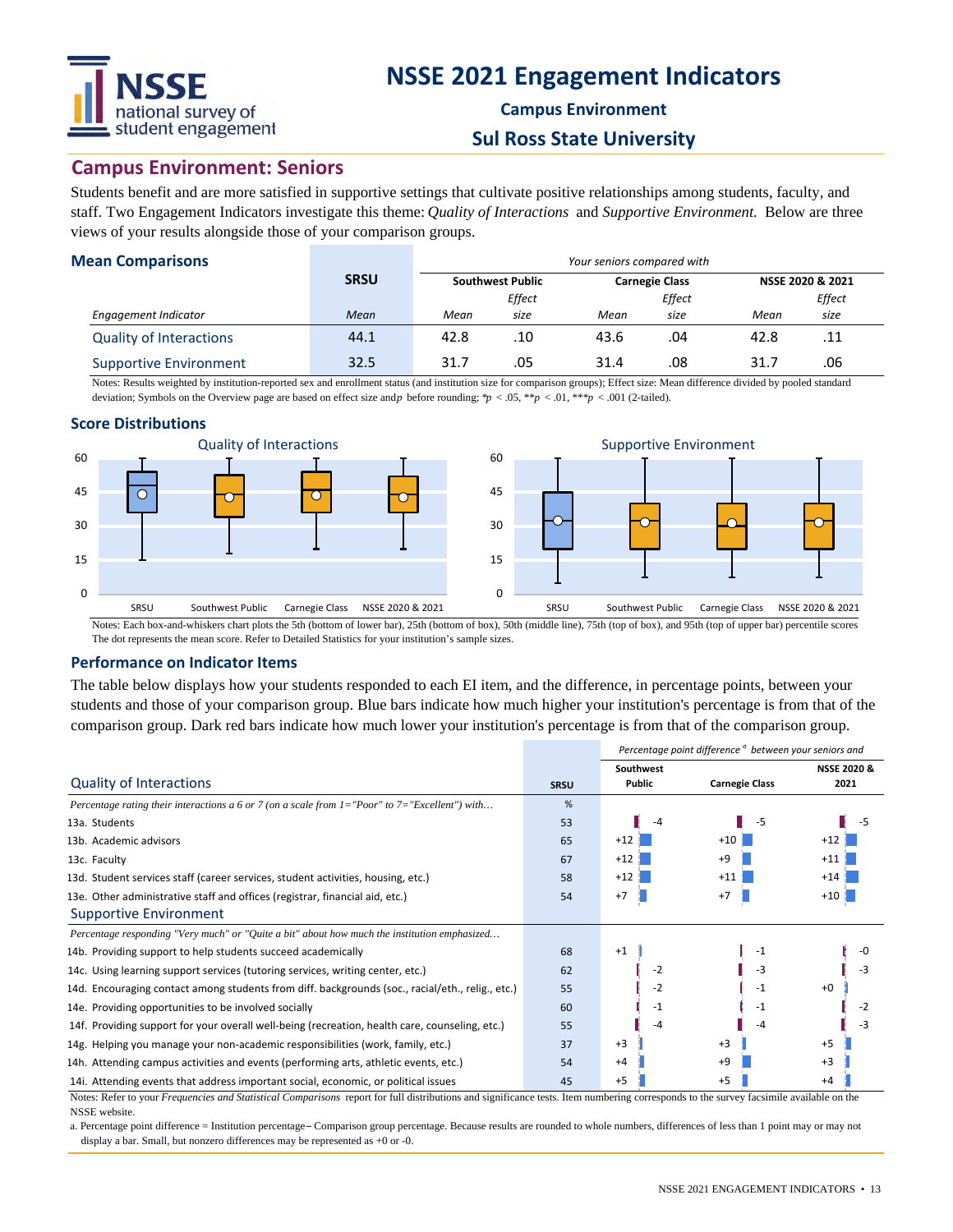This page intentionally left blank.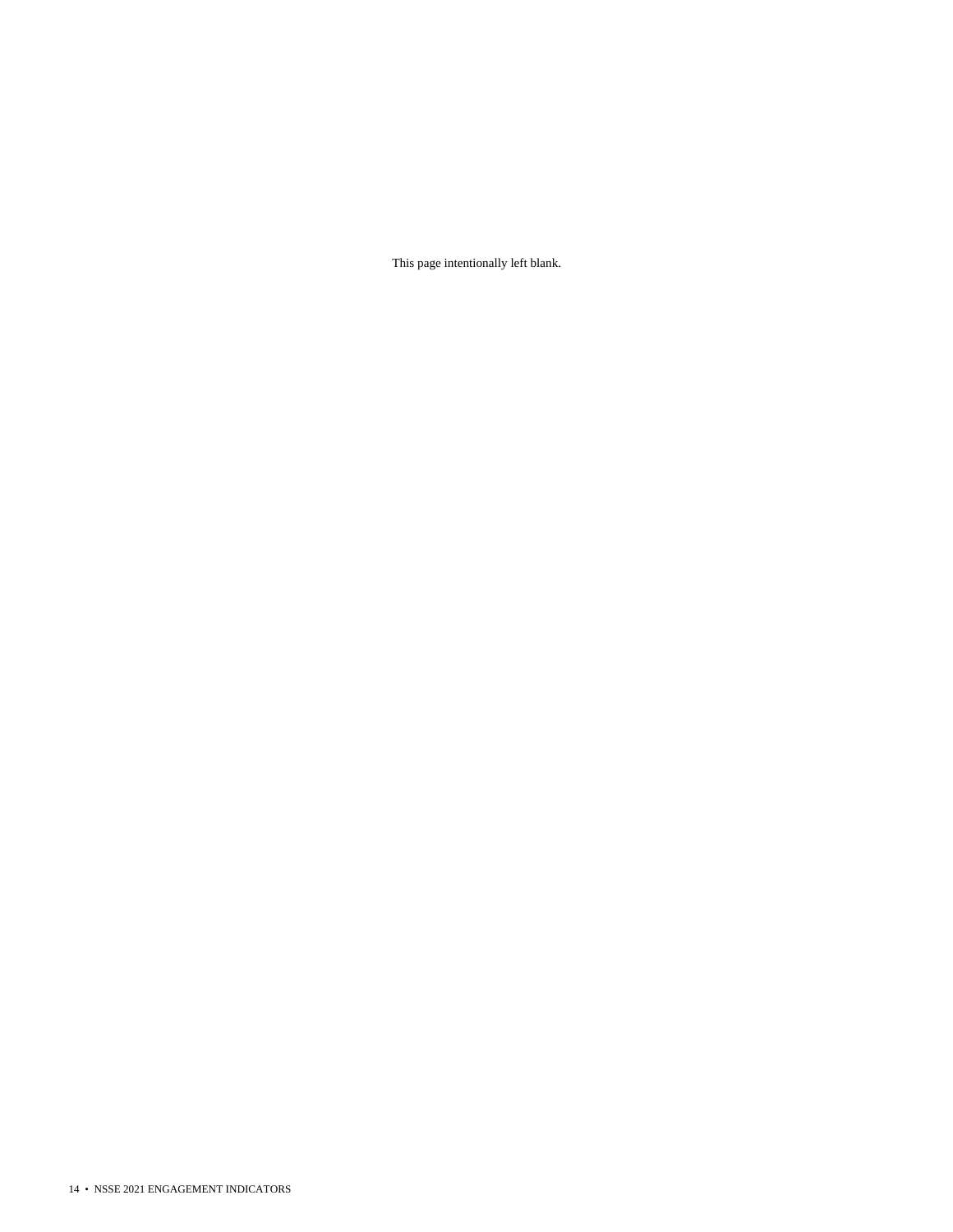

## **Comparisons with High‐Performing Institutions**

#### **Sul Ross State University**

### **Comparisons with Top 50% and Top 10% Institutions**

While NSSE's policy is not to rank institutions (see go.iu.edu/NSSE-PnP), the results below are designed to compare the engagement of your

students with those attending two groups of institutions identified by NSSE<sup> $a$ </sup> for their high average levels of student engagement:

(a) institutions with average scores placing them in the top 50% of all 2020 and 2021 NSSE institutions, and

(b) institutions with average scores placing them in the top 10% of all 2020 and 2021 NSSE institutions.

While the average scores for most institutions are below the mean for the top 50% or top 10%, your institution may show areas of distinction where your average student was as engaged as (or even more engaged than) the typical student at high-performing institutions. A check mark (√) signifies those comparisons where your average score was at least comparable<sup>b</sup> to that of the high-performing group. However, the presence of a check mark does not necessarily mean that your institution was a member of that group.

It should be noted that most of the variability in student engagement is within, not between, institutions. Even "high-performing" institutions have students with engagement levels below the average for all institutions.

| <b>First-Year Students</b> |                                           |             |          |              |              | Your first-year students compared with |             |              |  |
|----------------------------|-------------------------------------------|-------------|----------|--------------|--------------|----------------------------------------|-------------|--------------|--|
|                            |                                           | <b>SRSU</b> |          | NSSE Top 50% |              | NSSE Top 10%                           |             |              |  |
| <b>Theme</b>               | Engagement Indicator                      | Mean        | Mean     | Effect size  | $\checkmark$ | Mean                                   | Effect size | $\checkmark$ |  |
|                            | Higher-Order Learning                     | 35.3        | 39.2     | $-.30$       |              | $41.9$ **                              | $-.51$      |              |  |
| Academic                   | Reflective and Integrative Learning       | 32.8        | 36.5     | $-.31$       |              | $39.1**$                               | $-.54$      |              |  |
| Challenge                  | Learning Strategies                       | 36.7        | 39.7     | $-.21$       |              | $43.0**$                               | $-.43$      |              |  |
|                            | <b>Quantitative Reasoning</b>             | 31.8        | 29.7     | .14          | $\sqrt{ }$   | 32.5                                   | $-.04$      | $\sqrt{ }$   |  |
| Learning                   | <b>Collaborative Learning</b>             | 28.7        | $33.9**$ | $-.37$       |              | $37.0***$                              | $-.60$      |              |  |
| with Peers                 | Discussions with Diverse Others           | 34.8        | 40.6 $*$ | $-.38$       |              | $43.8**$                               | $-.63$      |              |  |
| <b>Experiences</b>         | <b>Student-Faculty Interaction</b>        | 26.5        | 23.2     | .23          | $\sqrt{ }$   | 27.8                                   | $-.08$      | $\sqrt{ }$   |  |
| with Faculty               | <b>Effective Teaching Practices</b>       | 37.5        | 40.4     | $-.22$       |              | $43.2*$                                | $-.42$      |              |  |
| Campus                     | <b>Quality of Interactions</b>            | 44.2        | 45.1     | $-0.08$      | $\checkmark$ | $47.7*$                                | $-.28$      |              |  |
|                            | <b>Environment Supportive Environment</b> | 37.3        | 36.8     | .04          | $\sqrt{2}$   | 39.9                                   | $-.20$      |              |  |

| <b>Seniors</b>     |                                     |             |              |                             | Your seniors compared with |                             |  |  |  |  |
|--------------------|-------------------------------------|-------------|--------------|-----------------------------|----------------------------|-----------------------------|--|--|--|--|
|                    |                                     | <b>SRSU</b> | NSSE Top 50% |                             | NSSE Top 10%               |                             |  |  |  |  |
| <b>Theme</b>       | Engagement Indicator                | Mean        | Mean         | Effect size<br>$\checkmark$ | Mean                       | Effect size<br>$\checkmark$ |  |  |  |  |
|                    | Higher-Order Learning               | 39.9        | 41.6         | $-.12$                      | 43.9 ***                   | $-.31$                      |  |  |  |  |
| <b>Academic</b>    | Reflective and Integrative Learning | 38.5        | 39.7         | $-.10 \quad \sqrt{ }$       | $42.5***$                  | $-.34$                      |  |  |  |  |
| Challenge          | <b>Learning Strategies</b>          | 41.5        | 40.6         | .07<br>$\checkmark$         | 43.5                       | $-.14$                      |  |  |  |  |
|                    | <b>Quantitative Reasoning</b>       | 28.7        | 31.6         | $-.18$                      | $34.8***$                  | $-.39$                      |  |  |  |  |
| Learning           | <b>Collaborative Learning</b>       | 27.1        | $35.0***$    | $-56$                       | 38.8 ***                   | $-.87$                      |  |  |  |  |
| with Peers         | Discussions with Diverse Others     | 36.0        | $41.2$ ***   | $-.34$                      | 44.2 ***                   | $-.54$                      |  |  |  |  |
| <b>Experiences</b> | <b>Student-Faculty Interaction</b>  | 25.3        | $28.5*$      | $-.20$                      | $33.6***$                  | $-.52$                      |  |  |  |  |
| with Faculty       | <b>Effective Teaching Practices</b> | 41.1        | 41.5         | $-.03$<br>$\sqrt{ }$        | $44.6*$                    | $-.26$                      |  |  |  |  |
| Campus             | <b>Quality of Interactions</b>      | 44.1        | 45.2         | $-.09$<br>$\sqrt{ }$        | $48.2**$                   | $-.34$                      |  |  |  |  |
| Environment        | <b>Supportive Environment</b>       | 32.5        | 34.1         | $-.11$                      | $37.2$ **                  | $-.33$                      |  |  |  |  |

Notes: Results weighted by institution-reported sex and enrollment status (and institution size for comparison groups); Effect size: Mean difference divided by the pooled standard deviation; \*p < .05, \*\*p < .01, \*\*\*p < .001 (2-tailed).

a. Precision-weighted means were used to determine the top 50% and top 10% institutions for each Engagement Indicator from all NSSE 2020 and 2021 institutions, separately by class. Using this method, Engagement Indicator scores of institutions with relatively large standard errors were adjusted toward the mean of all students, while those with smaller standard errors received smaller corrections. As a result, schools with less stable data—even those with high average scores—may not be among the top scorers. NSSE does not publish the names of the top 50% and top 10% institutions because of our commitment not to release institutional results and our policy against ranking institutions.

b. Check marks are assigned to comparisons that are either significant and positive, or non-significant with an effect size > -.10.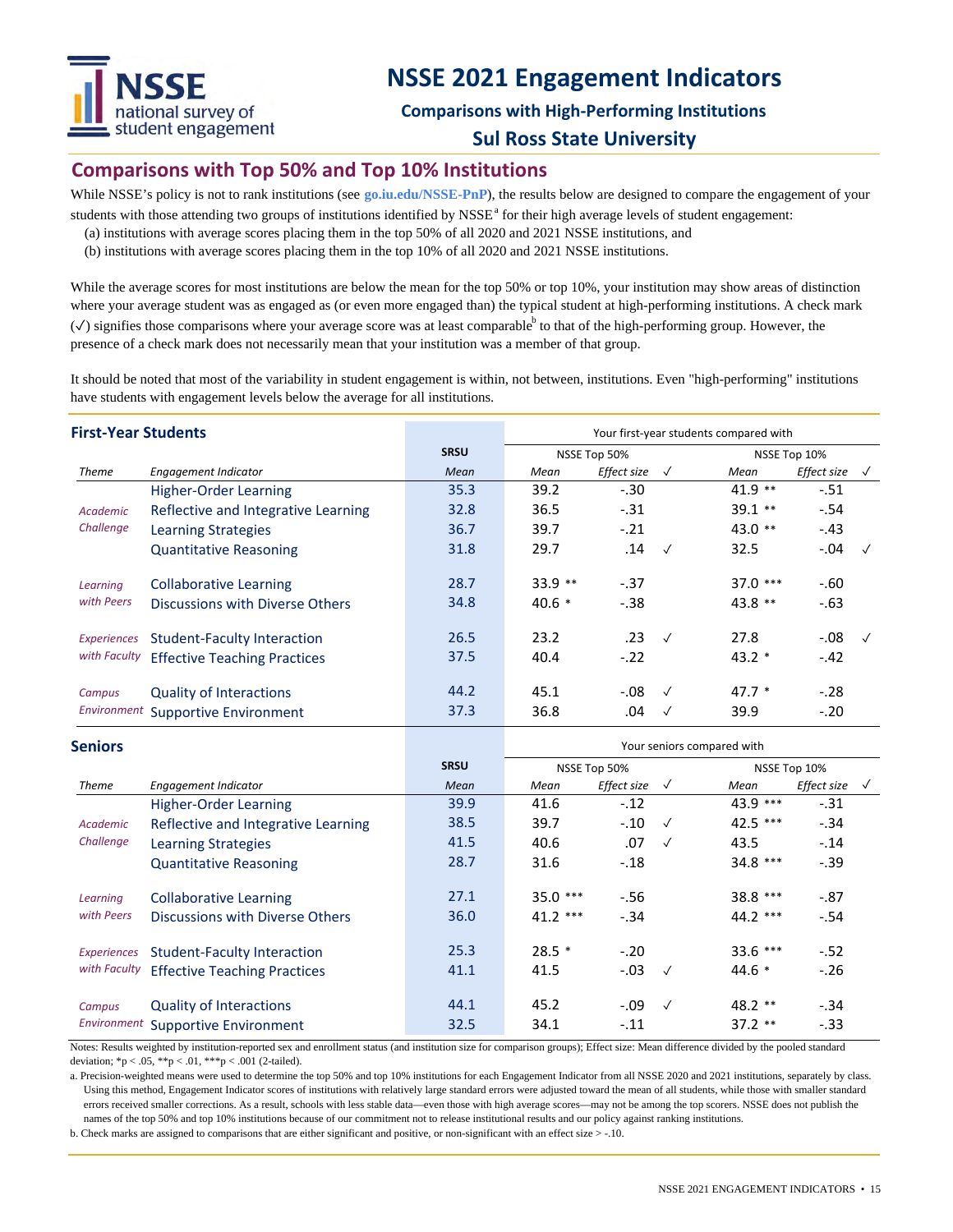

**Detailed Statistics<sup>a</sup>** 

## **Sul Ross State University**

## **Detailed Statistics: First‐Year Students**

|                                   |      | <b>Mean statistics</b> |        |                  |      | Percentile <sup>d</sup> scores |      |      | <b>Comparison results</b>       |           |          |                             |
|-----------------------------------|------|------------------------|--------|------------------|------|--------------------------------|------|------|---------------------------------|-----------|----------|-----------------------------|
|                                   |      | SD <sup>b</sup>        | $SE^c$ |                  |      |                                |      |      | Deg. of<br>freedom <sup>e</sup> | Mean      | Sig. $f$ | Effect<br>size <sup>g</sup> |
| <b>Academic Challenge</b>         | Mean |                        |        | 5th              | 25th | 50th                           | 75th | 95th |                                 | diff.     |          |                             |
| <b>Higher-Order Learning</b>      |      |                        |        |                  |      |                                |      |      |                                 |           |          |                             |
| SRSU $(N = 52)$                   | 35.3 | 16.0                   | 2.21   | 15               | 20   | 35                             | 50   | 60   |                                 |           |          |                             |
| Southwest Public                  | 37.1 | 13.8                   | .11    | 15               | 25   | 40                             | 45   | 60   | 16,400                          | $-1.8$    | .358     | $-127$                      |
|                                   |      |                        |        |                  |      |                                | 45   |      |                                 |           |          |                             |
| Carnegie Class                    | 37.7 | 13.6                   | .06    | 15               | 30   | 40                             |      | 60   | 52                              | $-2.4$    | .284     | $-176$                      |
| NSSE 2020 & 2021                  | 37.8 | 13.5                   | .03    | 15               | 30   | 40                             | 45   | 60   | 51                              | $-2.5$    | .263     | $-186$                      |
| Top 50%                           | 39.2 | 13.2                   | .04    | 20               | 30   | 40                             | 50   | 60   | 51                              | $-3.9$    | .080     | $-.298$                     |
| Top 10%                           | 41.9 | 12.9                   | .12    | 20               | 35   | 40                             | 55   | 60   | 52                              | $-6.6$    | .004     | $-511$                      |
| Reflective & Integrative Learning |      |                        |        |                  |      |                                |      |      |                                 |           |          |                             |
| SRSU $(N = 58)$                   | 32.8 | 15.6                   | 2.04   | 3                | 23   | 29                             | 40   | 60   |                                 |           |          |                             |
| Southwest Public                  | 34.2 | 12.4                   | .09    | 14               | 26   | 34                             | 43   | 57   | 57                              | $-1.4$    | .488     | $-115$                      |
| Carnegie Class                    | 34.7 | 12.3                   | .05    | 14               | 26   | 34                             | 43   | 57   | 57                              | $-1.9$    | .367     | $-.151$                     |
| NSSE 2020 & 2021                  | 34.9 | 12.2                   | .03    | 17               | 26   | 34                             | 43   | 57   | 57                              | $-2.1$    | .311     | $-.171$                     |
| Top 50%                           | 36.5 | 12.0                   | .04    | 17               | 29   | 37                             | 46   | 57   | 57                              | $-3.7$    | .074     | $-0.309$                    |
| Top 10%                           | 39.1 | 11.8                   | .11    | 20               | 31   | 40                             | 49   | 60   | 58                              | $-6.3$    | .003     | $-.537$                     |
| <b>Learning Strategies</b>        |      |                        |        |                  |      |                                |      |      |                                 |           |          |                             |
| SRSU $(N = 53)$                   | 36.7 | 15.0                   | 2.05   | 20               | 27   | 40                             | 47   | 60   |                                 |           |          |                             |
| Southwest Public                  | 37.8 | 14.2                   | .12    | 13               | 27   | 40                             | 47   | 60   | 15,243                          | $-1.0$    | .605     | $-.071$                     |
| Carnegie Class                    | 38.6 | 14.2                   | .07    | 20               | 27   | 40                             | 47   | 60   | 43,524                          | $-1.9$    | .330     | $-.133$                     |
| NSSE 2020 & 2021                  | 38.2 | 14.0                   | .03    | 13               | 27   | 40                             | 47   | 60   | 169,694                         | $-1.4$    | .462     | $-.101$                     |
|                                   |      |                        |        |                  |      |                                |      |      |                                 |           |          |                             |
| Top 50%                           | 39.7 | 14.0                   | .05    | 20               | 27   | 40                             | 53   | 60   | 88,847                          | $-3.0$    | .118     | $-214$                      |
| Top 10%                           | 43.0 | 14.3                   | .11    | 20               | 33   | 40                             | 60   | 60   | 15,833                          | $-6.2$    | .002     | $-435$                      |
| <b>Quantitative Reasoning</b>     |      |                        |        |                  |      |                                |      |      |                                 |           |          |                             |
| SRSU $(N = 53)$                   | 31.8 | 17.2                   | 2.37   | $\boldsymbol{0}$ | 20   | 27                             | 40   | 60   |                                 |           |          |                             |
| Southwest Public                  | 28.3 | 15.3                   | .12    | $\boldsymbol{0}$ | 20   | 27                             | 40   | 60   | 15,515                          | 3.5       | .100     | .227                        |
| Carnegie Class                    | 28.3 | 15.6                   | .07    | $\mathbf{0}$     | 20   | 27                             | 40   | 60   | 44,358                          | 3.5       | .101     | .226                        |
| NSSE 2020 & 2021                  | 28.4 | 15.4                   | .04    | $\mathbf{0}$     | 20   | 27                             | 40   | 60   | 172,490                         | 3.4       | .108     | .221                        |
| Top 50%                           | 29.7 | 15.3                   | .05    | $\overline{7}$   | 20   | 27                             | 40   | 60   | 109,188                         | 2.1       | .320     | .137                        |
| Top 10%                           | 32.5 | 15.5                   | .13    | $\overline{7}$   | 20   | 33                             | 40   | 60   | 14,281                          | $-.7$     | .756     | $-.043$                     |
| Learning with Peers               |      |                        |        |                  |      |                                |      |      |                                 |           |          |                             |
| <b>Collaborative Learning</b>     |      |                        |        |                  |      |                                |      |      |                                 |           |          |                             |
| SRSU $(N = 62)$                   | 28.7 | 13.6                   | 1.72   | 10               | 20   | 25                             | 35   | 60   |                                 |           |          |                             |
| Southwest Public                  | 28.4 | 15.0                   | .11    | 5                | 20   | 30                             | 40   | 55   | 19,570                          | $\cdot$ 3 | .863     | .022                        |
| Carnegie Class                    | 26.5 | 15.9                   | .07    | $\boldsymbol{0}$ | 15   | 25                             | 40   | 55   | 62                              | 2.2       | .200     | .140                        |
| NSSE 2020 & 2021                  | 29.0 | 15.2                   | .03    | 5                | 20   | 30                             | 40   | 55   | 215,887                         | $-.2$     | .916     | $-.013$                     |
| Top 50%                           | 33.9 | 13.9                   | .04    | 10               | 25   | 35                             | 45   | 60   | 141,964                         | $-5.1$    | .004     | $-0.369$                    |
|                                   |      |                        |        |                  |      |                                |      |      |                                 |           |          |                             |
| Top 10%                           | 37.0 | 13.6                   | .08    | 15               | 25   | 40                             | 45   | 60   | 28,076                          | $-8.2$    | .000     | $-.604$                     |
| Discussions with Diverse Others   |      |                        |        |                  |      |                                |      |      |                                 |           |          |                             |
| SRSU $(N = 53)$                   | 34.8 | 21.1                   | 2.89   | $\boldsymbol{0}$ | 20   | 35                             | 60   | 60   |                                 |           |          |                             |
| Southwest Public                  | 37.1 | 16.9                   | .14    | 5                | 25   | 40                             | 50   | 60   | 53                              | $-2.3$    | .432     | $-135$                      |
| Carnegie Class                    | 36.4 | 17.1                   | .08    | $\boldsymbol{0}$ | 20   | 40                             | 50   | 60   | 53                              | $-1.6$    | .585     | $-.093$                     |
| NSSE 2020 & 2021                  | 37.9 | 16.1                   | .04    | 10               | 25   | 40                             | 50   | 60   | 52                              | $-3.0$    | .296     | $-.189$                     |
| Top 50%                           | 40.6 | 15.2                   | .05    | 15               | 30   | 40                             | 55   | 60   | 52                              | $-5.8$    | .049     | $-383$                      |
| Top 10%                           | 43.8 | 14.4                   | .11    | 20               | 35   | 45                             | 60   | 60   | 53                              | $-9.0$    | .003     | $-.625$                     |
|                                   |      |                        |        |                  |      |                                |      |      |                                 |           |          |                             |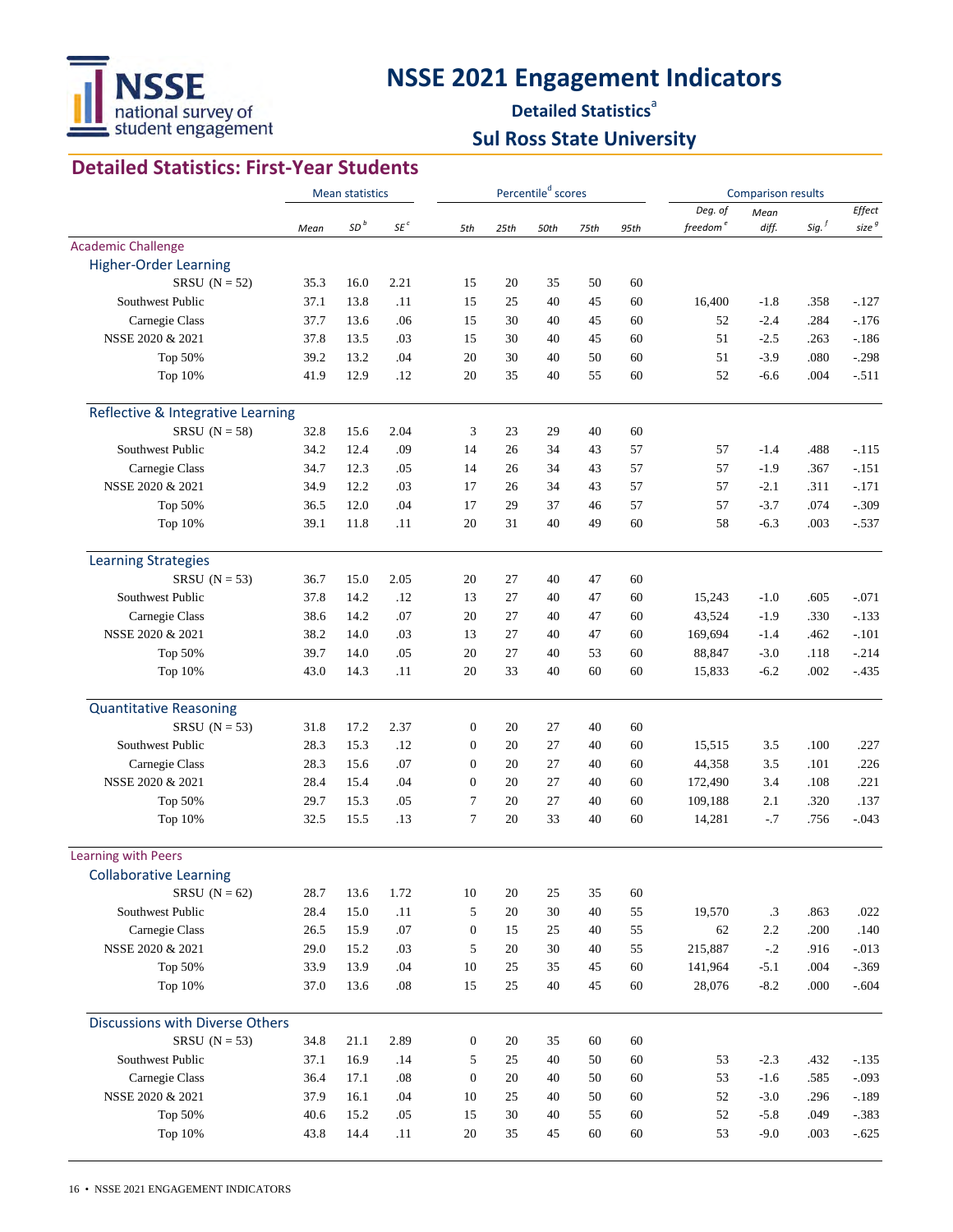

**Detailed Statistics**<sup>a</sup>

## **Sul Ross State University**

### **Detailed Statistics: First‐Year Students**

|                                     |      | <b>Mean statistics</b> |        |                  |      | Percentile <sup>d</sup> scores |      |      |                      | <b>Comparison results</b> |          |                   |
|-------------------------------------|------|------------------------|--------|------------------|------|--------------------------------|------|------|----------------------|---------------------------|----------|-------------------|
|                                     |      |                        |        |                  |      |                                |      |      | Deg. of              | Mean                      |          | Effect            |
|                                     | Mean | SD <sup>b</sup>        | $SE^c$ | 5th              | 25th | 50th                           | 75th | 95th | freedom <sup>e</sup> | diff.                     | Sig. $f$ | size <sup>g</sup> |
| <b>Experiences with Faculty</b>     |      |                        |        |                  |      |                                |      |      |                      |                           |          |                   |
| <b>Student-Faculty Interaction</b>  |      |                        |        |                  |      |                                |      |      |                      |                           |          |                   |
| SRSU $(N = 56)$                     | 26.5 | 18.3                   | 2.44   | $\boldsymbol{0}$ | 15   | 20                             | 35   | 60   |                      |                           |          |                   |
| Southwest Public                    | 18.8 | 14.8                   | .11    | $\mathbf{0}$     | 5    | 15                             | 25   | 45   | 55                   | 7.7                       | .003     | .521              |
| Carnegie Class                      | 20.0 | 14.7                   | .07    | $\mathbf{0}$     | 10   | 20                             | 30   | 50   | 55                   | 6.5                       | .010     | .441              |
| NSSE 2020 & 2021                    | 20.0 | 14.5                   | .03    | $\mathbf{0}$     | 10   | 20                             | 30   | 50   | 55                   | 6.5                       | .010     | .449              |
| Top 50%                             | 23.2 | 14.7                   | .06    | $\overline{0}$   | 10   | 20                             | 30   | 50   | 55                   | 3.4                       | .173     | .229              |
| Top 10%                             | 27.8 | 15.2                   | .17    | 5                | 15   | 25                             | 40   | 60   | 7,591                | $-1.2$                    | .542     | $-0.082$          |
| <b>Effective Teaching Practices</b> |      |                        |        |                  |      |                                |      |      |                      |                           |          |                   |
| SRSU $(N = 54)$                     | 37.5 | 18.5                   | 2.52   | $\overline{4}$   | 20   | 40                             | 56   | 60   |                      |                           |          |                   |
| Southwest Public                    | 37.1 | 14.0                   | .11    | 16               | 28   | 36                             | 48   | 60   | 53                   | .4                        | .887     | .026              |
| Carnegie Class                      | 38.4 | 13.9                   | .06    | 16               | 28   | 40                             | 48   | 60   | 53                   | $-9$                      | .732     | $-.062$           |
| NSSE 2020 & 2021                    | 38.0 | 13.6                   | .03    | 16               | 28   | 40                             | 48   | 60   | 53                   | $-.5$                     | .834     | $-0.39$           |
| Top 50%                             | 40.4 | 13.5                   | .05    | 20               | 32   | 40                             | 52   | 60   | 53                   | $-2.9$                    | .254     | $-.216$           |
| Top 10%                             | 43.2 | 13.4                   | .14    | 20               | 36   | 44                             | 56   | 60   | 53                   | $-5.7$                    | .028     | $-424$            |
| <b>Campus Environment</b>           |      |                        |        |                  |      |                                |      |      |                      |                           |          |                   |
| <b>Quality of Interactions</b>      |      |                        |        |                  |      |                                |      |      |                      |                           |          |                   |
| SRSU $(N = 52)$                     | 44.2 | 13.9                   | 1.94   | 18               | 34   | 46                             | 56   | 60   |                      |                           |          |                   |
| Southwest Public                    | 41.8 | 13.2                   | .11    | 16               | 34   | 44                             | 52   | 60   | 13,944               | 2.4                       | .198     | .179              |
| Carnegie Class                      | 43.1 | 12.9                   | .07    | 18               | 36   | 45                             | 53   | 60   | 38,947               | 1.1                       | .538     | .086              |
| NSSE 2020 & 2021                    | 42.7 | 12.4                   | .03    | 20               | 36   | 44                             | 52   | 60   | 155,131              | 1.5                       | .370     | .125              |
| Top 50%                             | 45.1 | 11.5                   | .05    | 24               | 38   | 46                             | 54   | 60   | 51                   | $-0.9$                    | .653     | $-0.076$          |
| Top 10%                             | 47.7 | 12.3                   | .11    | 24               | 40   | 50                             | 58   | 60   | 13,132               | $-3.5$                    | .043     | $-.282$           |
| <b>Supportive Environment</b>       |      |                        |        |                  |      |                                |      |      |                      |                           |          |                   |
| SRSU $(N = 51)$                     | 37.3 | 18.3                   | 2.56   | 8                | 20   | 40                             | 58   | 60   |                      |                           |          |                   |
| Southwest Public                    | 33.7 | 14.4                   | .12    | 10               | 23   | 34                             | 43   | 60   | 50                   | 3.7                       | .156     | .256              |
| Carnegie Class                      | 34.1 | 14.3                   | .07    | 10               | 23   | 35                             | 43   | 60   | 50                   | 3.3                       | .208     | .228              |
| NSSE 2020 & 2021                    | 34.2 | 14.0                   | .03    | 10               | 25   | 35                             | 43   | 60   | 50                   | 3.2                       | .224     | .225              |
| Top 50%                             | 36.8 | 13.5                   | .05    | 15               | 28   | 38                             | 45   | 60   | 50                   | $.5\,$                    | .846     | .037              |
| Top 10%                             | 39.9 | 12.8                   | .13    | 18               | 33   | 40                             | 50   | 60   | 50                   | $-2.6$                    | .320     | $-.200$           |

a. Results weighted by institution-reported sex and enrollment status (and institutional size for comparison groups).

b. Standard deviation is a measure of the amount the individual scores deviate from the mean of all the scores in the distribution.

c. Standard error of the mean, used to compute a confidence interval (CI) around the sample mean. For example, the 95% CI (equal to the sample mean +/- 1.96 x SE) is the range that is 95% likely to contain the true population mean.

d. A percentile is the point in the distribution of student-level EI scores at or below which a given percentage of EI scores fall.

e. Degrees of freedom used to compute the *t* -tests. Values vary from the total Ns due to weighting and whether equal variances were assumed.

f. Statistical significance represents the probability that the difference between the mean of your institution and that of the comparison group occurred by chance.

g. Effect size is the mean difference divided by the pooled standard deviation.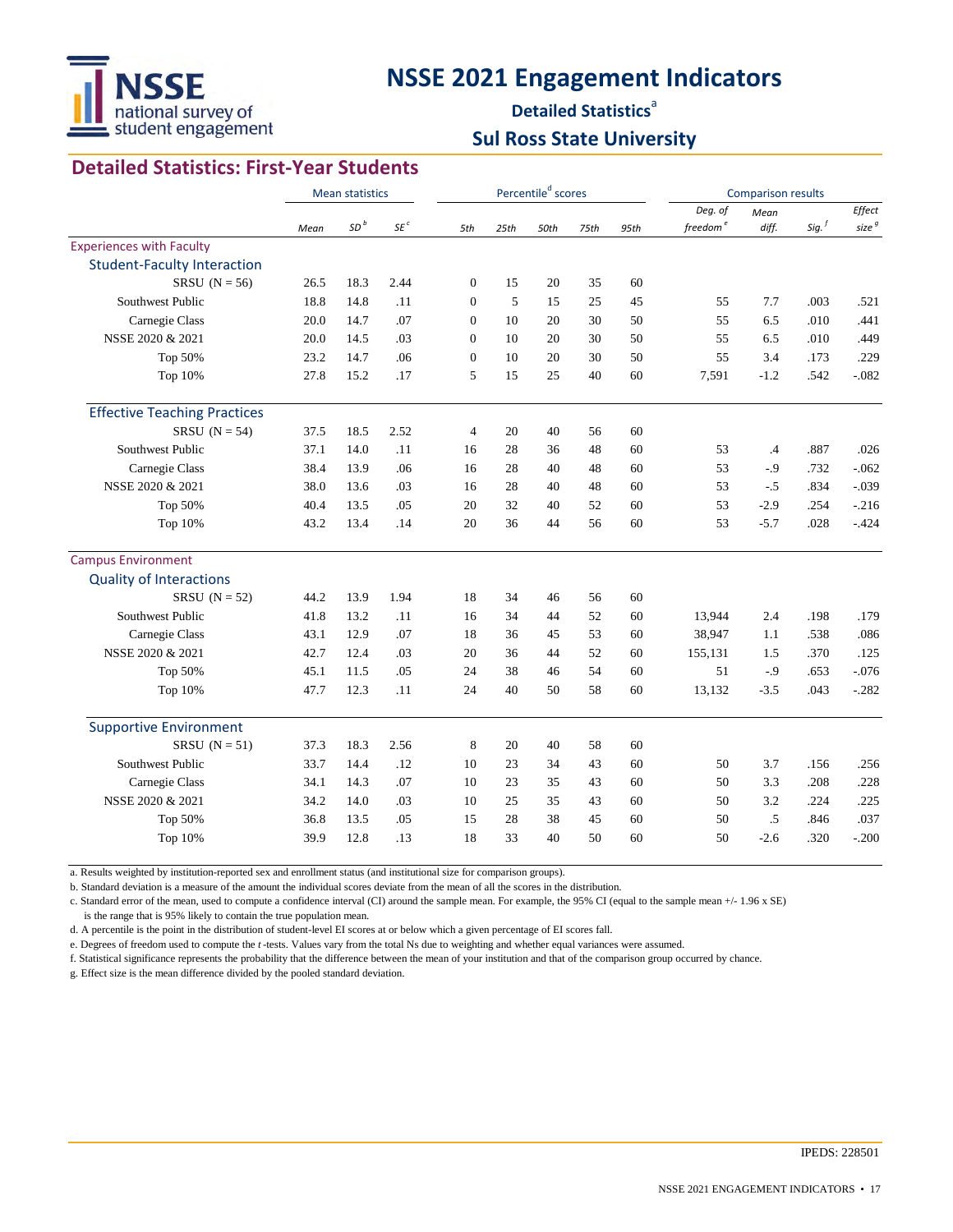

**Sul Ross State University Detailed Statistics<sup>a</sup>** 

## **Detailed Statistics: Seniors**

|                                   |              | <b>Mean statistics</b> |            |                  |      | Percentile <sup>d</sup> scores |      |      | <b>Comparison results</b> |             |          |                             |  |  |
|-----------------------------------|--------------|------------------------|------------|------------------|------|--------------------------------|------|------|---------------------------|-------------|----------|-----------------------------|--|--|
|                                   |              | SD <sup>b</sup>        | $SE^c$     |                  |      |                                |      |      | Deg. of                   | Mean        | Sig. $f$ | Effect<br>size <sup>g</sup> |  |  |
| <b>Academic Challenge</b>         | Mean         |                        |            | 5th              | 25th | 50th                           | 75th | 95th | ${\it freedom}^{\,e}$     | diff.       |          |                             |  |  |
| <b>Higher-Order Learning</b>      |              |                        |            |                  |      |                                |      |      |                           |             |          |                             |  |  |
| SRSU $(N = 118)$                  |              | 14.0                   | 1.29       | 20               | 30   | 40                             | 50   | 60   |                           |             |          |                             |  |  |
| Southwest Public                  | 39.9<br>39.6 | 14.3                   | .08        | 15               | 30   | 40                             | 50   | 60   | 29,385                    | $\cdot$ 3   | .845     | .018                        |  |  |
|                                   |              |                        |            |                  |      |                                | 50   |      |                           |             |          |                             |  |  |
| Carnegie Class                    | 40.4         | 13.8                   | .05<br>.03 | 20               | 30   | 40<br>40                       | 50   | 60   | 66,716                    | $-.5$<br>.0 | .686     | $-.037$                     |  |  |
| NSSE 2020 & 2021                  | 39.9         | 13.8                   |            | 20               | 30   |                                |      | 60   | 245,445                   |             | .970     | $-.004$                     |  |  |
| Top 50%                           | 41.6         | 13.6                   | .04        | 20               | 35   | 40                             | 55   | 60   | 103,489                   | $-1.7$      | .177     | $-125$                      |  |  |
| Top 10%                           | 43.9         | 13.0                   | .12        | 20               | 35   | 40                             | 55   | 60   | 11,442                    | $-4.0$      | .001     | $-.308$                     |  |  |
| Reflective & Integrative Learning |              |                        |            |                  |      |                                |      |      |                           |             |          |                             |  |  |
| SRSU $(N = 120)$                  | 38.5         | 11.1                   | 1.02       | 17               | 31   | 40                             | 46   | 57   |                           |             |          |                             |  |  |
| Southwest Public                  | 36.9         | 13.1                   | .07        | 17               | 29   | 37                             | 46   | 60   | 120                       | 1.6         | .119     | .122                        |  |  |
| Carnegie Class                    | 38.1         | 12.8                   | .05        | 17               | 29   | 37                             | 49   | 60   | 119                       | $.5\,$      | .630     | .038                        |  |  |
| NSSE 2020 & 2021                  | 37.8         | 12.8                   | .02        | 17               | 29   | 37                             | 46   | 60   | 119                       | .7          | .471     | .058                        |  |  |
| Top 50%                           | 39.7         | 12.4                   | .04        | 20               | 31   | 40                             | 49   | 60   | 100,431                   | $-1.2$      | .287     | $-.097$                     |  |  |
| Top 10%                           | 42.5         | 11.7                   | .13        | 23               | 34   | 43                             | 51   | 60   | 8,386                     | $-3.9$      | .000     | $-.337$                     |  |  |
| <b>Learning Strategies</b>        |              |                        |            |                  |      |                                |      |      |                           |             |          |                             |  |  |
| SRSU $(N = 109)$                  | 41.5         | 13.8                   | 1.32       | 20               | 33   | 40                             | 53   | 60   |                           |             |          |                             |  |  |
| Southwest Public                  | 39.2         | 15.0                   | .09        | 13               | 27   | 40                             | 53   | 60   | 27,815                    | 2.4         | .101     | .157                        |  |  |
| Carnegie Class                    | 39.3         | 14.7                   | .06        | 13               | 27   | 40                             | 53   | 60   | 63,220                    | 2.2         | .119     | .149                        |  |  |
| NSSE 2020 & 2021                  | 38.6         | 14.7                   | .03        | 13               | 27   | 40                             | 53   | 60   | 232,498                   | 2.9         | .041     | .195                        |  |  |
| Top 50%                           | 40.6         | 14.6                   | .04        | 20               | 33   | 40                             | 53   | 60   | 118,037                   | 1.0         | .491     | .066                        |  |  |
| Top 10%                           | 43.5         | 14.2                   | .11        | 20               | 33   | 40                             | 60   | 60   | 15,475                    | $-2.0$      | .152     | $-.138$                     |  |  |
| <b>Quantitative Reasoning</b>     |              |                        |            |                  |      |                                |      |      |                           |             |          |                             |  |  |
| SRSU $(N = 108)$                  | 28.7         | 17.7                   | 1.71       | $\boldsymbol{0}$ | 20   | 27                             | 40   | 60   |                           |             |          |                             |  |  |
| Southwest Public                  | 29.8         | 16.7                   | .10        | $\boldsymbol{0}$ | 20   | 27                             | 40   | 60   | 28,167                    |             | .476     | $-.069$                     |  |  |
|                                   |              |                        |            |                  |      |                                |      |      |                           | $-1.1$      |          |                             |  |  |
| Carnegie Class                    | 30.3         | 16.4                   | .06        | $\mathbf{0}$     | 20   | 27                             | 40   | 60   | 64,070                    | $-1.6$      | .312     | $-.097$                     |  |  |
| NSSE 2020 & 2021                  | 30.4         | 16.4                   | .03        | $\mathbf{0}$     | 20   | 27                             | 40   | 60   | 235,540                   | $-1.7$      | .286     | $-.103$                     |  |  |
| Top 50%                           | 31.6         | 16.3                   | .04        | $\mathbf{0}$     | 20   | 33                             | 40   | 60   | 107                       | $-2.9$      | .090     | $-.180$                     |  |  |
| Top 10%                           | 34.8         | 15.8                   | .13        | $\tau$           | 20   | 33                             | 47   | 60   | 108                       | $-6.2$      | .001     | $-389$                      |  |  |
| Learning with Peers               |              |                        |            |                  |      |                                |      |      |                           |             |          |                             |  |  |
| <b>Collaborative Learning</b>     |              |                        |            |                  |      |                                |      |      |                           |             |          |                             |  |  |
| SRSU $(N = 123)$                  | 27.1         | 14.9                   | 1.34       | $\boldsymbol{0}$ | 15   | 30                             | 40   | 50   |                           |             |          |                             |  |  |
| Southwest Public                  | 29.0         | 16.1                   | .09        | $\boldsymbol{0}$ | 20   | 30                             | 40   | 60   | 33,259                    | $-1.9$      | .195     | $-.117$                     |  |  |
| Carnegie Class                    | 28.5         | 16.7                   | .06        | $\boldsymbol{0}$ | 15   | 30                             | 40   | 60   | 74,665                    | $-1.3$      | .374     | $-.080$                     |  |  |
| NSSE 2020 & 2021                  | 30.6         | 15.9                   | .03        | 5                | 20   | 30                             | 40   | 60   | 276,339                   | $-3.4$      | .016     | $-.217$                     |  |  |
| Top 50%                           | 35.0         | 14.2                   | .04        | 10               | 25   | 35                             | 45   | 60   | 150,818                   | $-7.9$      | .000     | $-558$                      |  |  |
| Top 10%                           | 38.8         | 13.4                   | .10        | 15               | 30   | 40                             | 50   | 60   | 124                       | $-11.7$     | .000     | $-.872$                     |  |  |
| Discussions with Diverse Others   |              |                        |            |                  |      |                                |      |      |                           |             |          |                             |  |  |
| SRSU $(N = 107)$                  | 36.0         | 17.1                   | 1.66       | 10               | 20   | 40                             | 50   | 60   |                           |             |          |                             |  |  |
| Southwest Public                  | 39.1         | 17.2                   | .10        | 5                | 25   | 40                             | 55   | 60   | 27,917                    | $-3.1$      | .061     | $-.181$                     |  |  |
| Carnegie Class                    | 38.0         | 17.0                   | .07        | 5                | 25   | 40                             | 55   | 60   | 63,428                    | $-2.0$      | .222     | $-.118$                     |  |  |
| NSSE 2020 & 2021                  | 39.0         | 16.3                   | .03        | 10               | 25   | 40                             | 55   | 60   | 233,533                   | $-3.0$      | .055     | $-.185$                     |  |  |
| Top 50%                           | 41.2         | 15.6                   | .04        | 15               | 30   | 40                             | 60   | 60   | 150,847                   | $-5.2$      | .001     | $-336$                      |  |  |
| Top 10%                           | 44.2         | 15.0                   | .10        | 20               | 35   | 45                             | 60   | 60   | 107                       | $-8.2$      | .000     | $-.545$                     |  |  |
|                                   |              |                        |            |                  |      |                                |      |      |                           |             |          |                             |  |  |